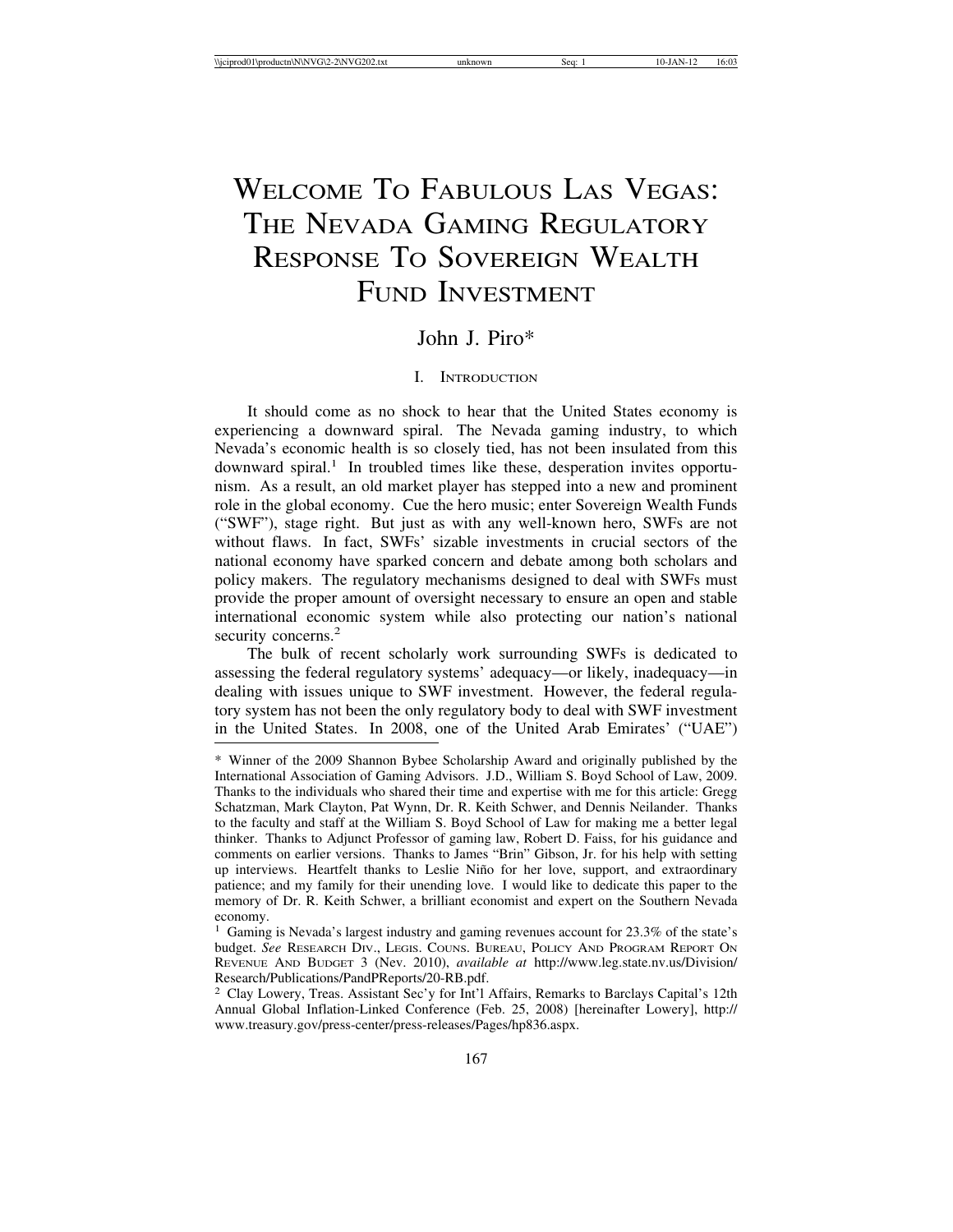SWFs, Dubai World, made a large investment into the Nevada gaming industry and was found suitable to purchase up to twenty percent of MGM Mirage's stock.<sup>3</sup> This article will address how the Nevada gaming regulatory system has found an effective way to deal with SWF investment in a manner that maintains an open market welcoming to foreign direct investment yet avoids compromising Nevada's stringent gaming investment standards.

## *A. A Primer on Sovereign Wealth Funds*

What is a SWF? "Broadly speaking, . . . SWFs are actively managed, government-owned capital pools originating from foreign exchange assets[ ]" and are created to invest surplus funds into private markets abroad.<sup>4</sup> However, it is important to note that currently there is no widely accepted definition of a  $SWF<sub>5</sub>$ 

Although SWFs escape an agreed-upon definition, the U.S. Treasury Department has conceptually classified SWFs as generally falling into one of two distinct categories. These two categories are based on the source from which the foreign exchange assets are created.<sup>6</sup> The first category is "commodity SWFs," which derives its name from the exportation of natural resources.<sup>7</sup> Countries with commodity SWFs are simply replacing a physical asset in the ground with a financial asset that they will use to invest in foreign markets in an attempt to transform short-term natural resource wealth into long-term economic diversification.8 Commodity SWFs are designed to guard against boom and bust economic cycles prevalent to economies that rely heavily on natural resource exportation.<sup>9</sup> The second category is "non-Commodity SWFs," which are usually established through transfers of assets from official foreign exchange reserves into a standalone investment fund that can be invested into

<sup>3</sup> *Hearing on the Application of Dubai World for a Finding of Suitability as Beneficial Owners or Shareholders of the Voting Securities of MGM Mirage*, *Before the Nev. Gaming Comm'n* (Nov. 20, 2008) [hereinafter *NGC Dubai World Suitability Hearing*].

<sup>4</sup> *See* STAFF OF JOINT COMM. ON TAXATION, ECON. AND U.S. INCOME TAX, ISSUES RAISED BY SOVEREIGN WEALTH FUND INVESTMENT IN THE UNITED STATES, at 21-22 (JCX-49-08 June 17, 2008), [hereinafter, ISSUES RAISED BY SOVEREIGN WEALTH FUNDS], *available at* http://www.jct.gov/x-49-08.pdf.

<sup>5</sup> *See id.* at 21. Both the Treasury and the IMF define SWFs differently and base their definitions on the sources and objectives of SWF investment. However, specific categorization of SWFs is not pertinent for the purposes of this article.

<sup>6</sup> Robert M. Kimmitt, *Public Footprints in Private Markets: Sovereign Wealth Funds and the World Economy*, FOREIGN AFF., Jan./Feb. 2008, at 119, 120.

<sup>7</sup> *Id.*

<sup>8</sup> *See* Mark E. Plotkin, *Foreign Direct Investment by Sovereign Wealth Funds: Using the Market and the Committee on Foreign Investment in the United States Together To Make the United States More Secure*, 118 YALE L.J. POCKET PART 88, 88-89 (2008), http:// thepocket part.org/ylj-online/scholarship/718-foreign-direct-investment-by-sovereign-wealth-funds.

<sup>9</sup> *See* Lowery, *supra* note 2; *see also* Patrick J. Keenan, *Sovereign Wealth Funds and Social Arrears: Should Debts to Citizens be Treated Differently than Debts to Other Creditors?*, 49 VA. J. INT'L L. 431, 432 (2009) (citations omitted) (discussing how commodity based SWFs are used to invest reserves or earnings from commodity trades).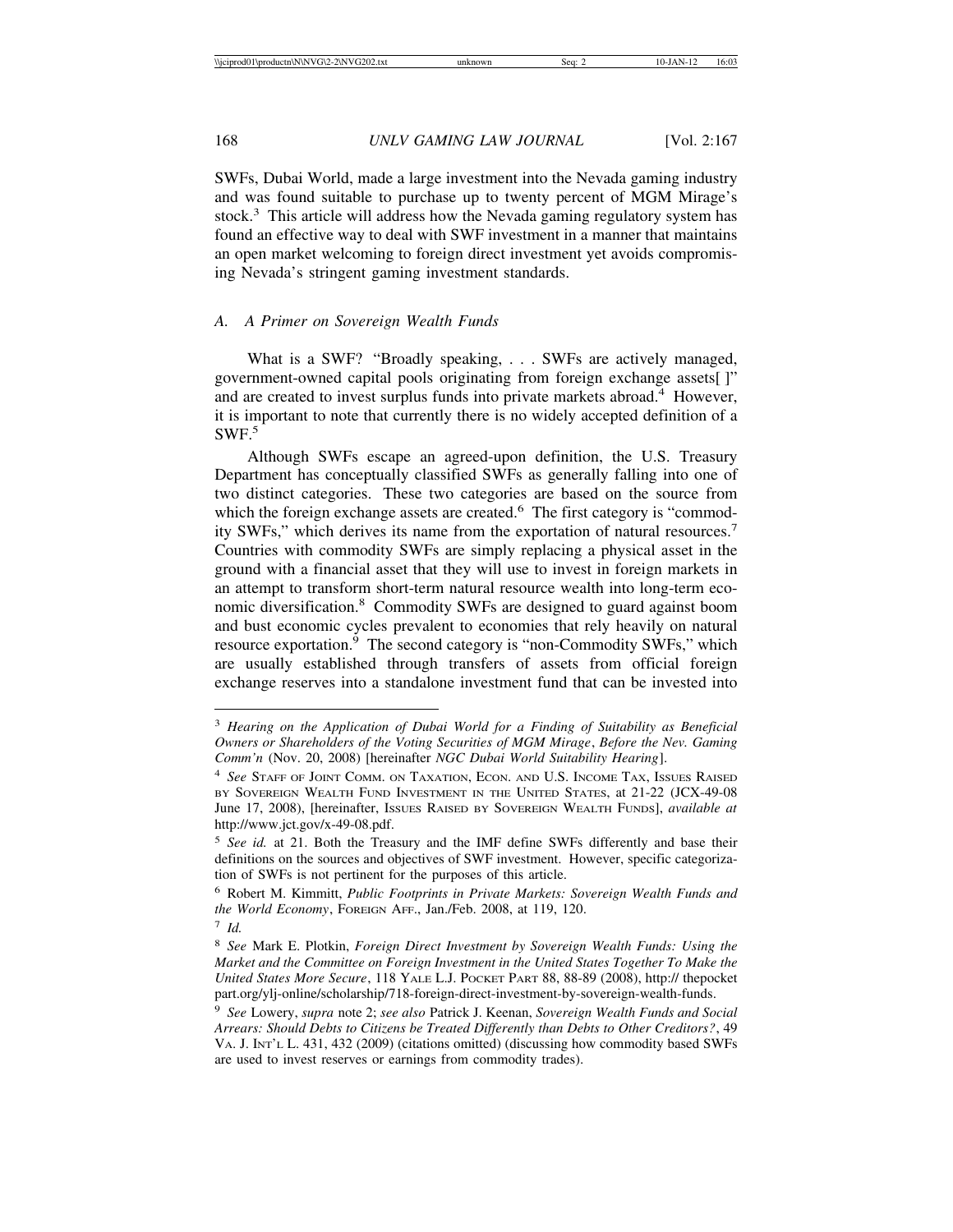foreign markets with the hope of garnering higher returns.10 Assets of this type of SWF resemble "borrowed money" rather than traditional wealth.<sup>11</sup>

Although SWFs have recently begun to cause a stir, they are not a new type of foreign direct investment ("FDI"). In fact, SWFs have been a global market player since 1953<sup>12</sup> and, until recently, have operated in relative obscurity. However, what is new about SWFs is their rapid growth in both number and size.13 Twenty years ago, only a few funds managed total assets in the billion-dollar range.<sup>14</sup> In 2008, there were approximately forty SWFs managing assets over one billion dollars,<sup>15</sup> with twelve established since  $2005$ <sup>16</sup> As of February 2008, the International Monetary Fund ("IMF") approximated that total assets under SWF management ranged from two to three trillion dollars.<sup>17</sup> The IMF has also postulated that SWFs are likely to become even more important in the future because growth predictions indicate that foreign assets under the management of SWFs could reach up to the six to ten trillion-dollar range by the year  $2013.^{18}$ 

## II. WHY SOVEREIGN WEALTH FUNDS HAVE BECOME SUCH A PROMINENT TOPIC

SWFs have become an increasingly prominent topic because the size of their investment activity has changed. This alteration can be attributed to consistent changes in the U.S. economy. For the last quarter century, the U.S. has been a net importer and consumer of goods and services.<sup>19</sup> Add this trade deficit to an investment banking business model that heavily relied on leverage, the sub-prime mortgage collapse,<sup>20</sup> and a paltry domestic savings rate,<sup>21</sup> and voila; the "great recession"22 is now upon us. Simply put, "Americans have been spending other people's money or [their] own future money for far too

<sup>13</sup> Lowery, *supra* note 2.

<sup>18</sup> *Id.*

<sup>10</sup> Kimmitt, *supra* note 6, at 121.

<sup>11</sup> *Id.*

<sup>12</sup> *Id*. at 119. The Kuwait Investment Board was created in 1953 to invest its surplus oil revenue and is perhaps the first ever SWF.

<sup>14</sup> *Id.*

<sup>15</sup> Kimmitt, *supra* note 6, at 121. The exact number of SWFs is hard to estimate due to the fact that they are often not transparent. *Id.*

<sup>16</sup> *Id.* at 119.

<sup>17</sup> Int'l Monetary Fund, *Sovereign Wealth Funds-A Work Agenda*, at 6 (Feb. 29, 2008), *available at* http://www.imf.org/external/np/pp/eng/2008/022908.pdf.

<sup>19</sup> ISSUES RAISED BY SOVEREIGN WEALTH FUNDS, *supra* note 4, at 1.

<sup>20</sup> *See* Forrest Norman, *Private Equity, Sovereign Funds and the Global Credit Crunch*, DUKE L. MAG., Winter 2009, at 3 (Stephen Schwarzman, chairman and co-founder of the Blackstone Group and former head of Lehman Brothers' global mergers and acquisitions team, citing bad mortgages as a link in the chain of events that led to the U.S. economic collapse).

<sup>21</sup> *See* Kurt Andersen, *That was Then. . .and This is Now. Our 30-year winning streak couldn't last forever. Now we're sobering up. How a reset can make America a saner, better place*, TIME, Apr. 6, 2009, at 34. By 2007, the average household saved less than 1% of its disposable income. *Id.*

<sup>22</sup> *Id.*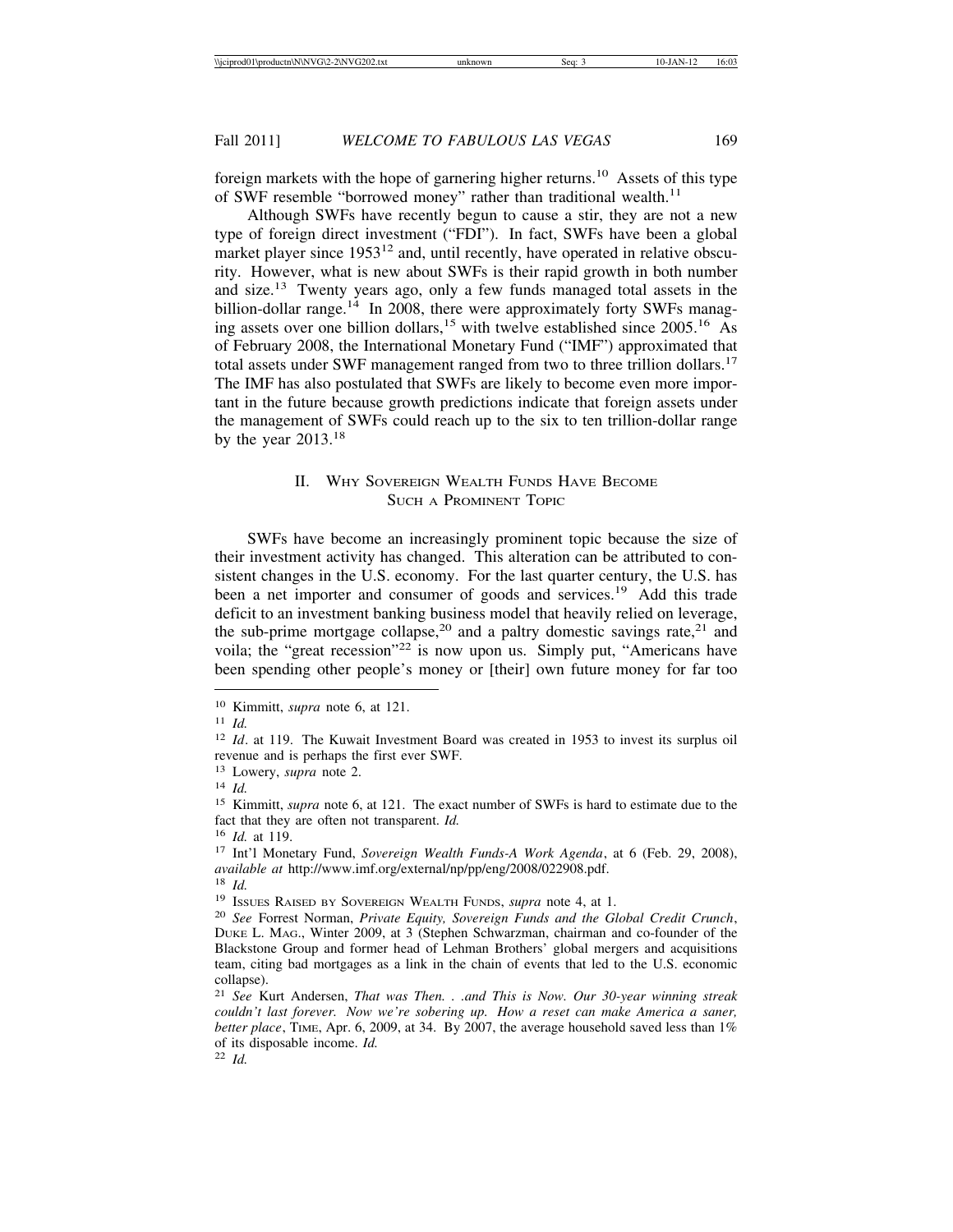long[.]"<sup>23</sup> Therefore, the current economic situation has essentially pushed increased amounts of SWF investment in the U.S.<sup>24</sup>

#### *A. The Jekyll and Hyde Nature of Sovereign Wealth Fund Investment*

Many questions still surround SWF investment, with the bulk of the questions centering on whether SWFs are investing large amounts of money into U.S. companies and around the world for economic or political reasons. However, the benefits that accompany SWF investment into the U.S. economy cannot be denied; but then again, neither can the risks. Thus, the question becomes: are SWFs a part of the solution or are they a part of the problem? Well, "that depends."<sup>25</sup>

SWFs create both theoretical and regulatory challenges because of their dichotomous nature.<sup>26</sup> Although SWFs bolster the national economy by infusing much needed capital to some of its largest financial institutions, $27$  these bailouts come at a price. Part of that price is the introduction of state-capitalism into the United States' traditionally market-capitalism system.<sup>28</sup> The

<sup>23</sup> Norman, *supra* note 20, at 3 (Gao Xiqing, Vice Chairman, President, and Chief Investment Officer of The China Investment Group, China's sovereign-investment fund, discussing the effect of America's overspending on its status as a world leader.) According to Duke Professor, James Cox, moderator of the financial panel, "a year ago, we would have been having a debate and discussion here about the role of sovereign wealth funds. . .Little did we know that in a few months time, sovereign wealth funds in various parts of the world were going to be bailing out our banks [and] financial institutions." *Id.* at 2.<br><sup>24</sup> *Id.* at 2-3.<br><sup>25</sup> David H. McCormick, Treas. Under-Sec'y for Int'l Affairs, Remarks at the Tuck Global

Capital Markets Conference (Feb. 15, 2008), http://www.treasury.gov/press-center/pressreleases/Pages/hp832.aspx (stating that SWFs might be the answer to our country's financial woes if they foster openness and make market based decisions without political undertones).<br><sup>26</sup> Keenan, *supra* note 9, at 432.

<sup>&</sup>lt;sup>27</sup> Peter Heyward, *Sovereign Wealth Fund Investments in U.S. Financial Institutions: Too Much or Not Enough?*, 27 BANKING & FIN. SERVICES POL'Y REP., MAY 2008, at 19, 20. Heyward discusses the major SWF investments into the U.S. marketplace that have occurred in the last two years. For example, China's SWF made a \$3 billion purchase of a 10% nonvoting stake in the Blackstone Group and a \$5 billion dollar purchase of a stake in Morgan Stanley. *Id.* Abu Dhabi's SWF purchased \$7.9 billion worth of Citigroup shares, making it the largest shareholder of Citigroup. *Id.* Singapore's SWF purchased \$4.4 billion dollars of Merill Lynch stock. *Id.* Finally, Korea, Kuwait and Japan's SWFs purchased \$6.6 billion dollars of mandatory preferred stock in Merill Lynch. *Id.*; *see also Turmoil in U.S. Credit Markets: Examining the U.S. Regulatory Framework for Assessing Sovereign Investments*: *Hearing Before the S. Comm. on Banking, Housing and Urban Affairs*, 110th Cong. (2008) (statement of Scott G. Alvarez, Gen. Couns., Bd. of Governors of the Fed. Reserve Sys.) (stating that in all, SWF's direct investment into U.S. financial firms between August 2007 and April 2008 amounted to more than \$30 billion, of which \$17 billion was invested in commercial banking organizations, accounting for a substantial portion of the new capital raised by U.S. banks during that period).

<sup>28</sup> Ronald J. Gilson & Curtis J. Milhaupt, *Sovereign Wealth Funds and Corporate Governance: A Minimalist Response to the New Mercantilism*, 60 STAN. L. REV. 1345, 1346 (2008) (citing Peter S. Goodman & Louise Story, *Overseas Investors Buying U.S. Holdings at record Pace*, N.Y. TIMES, Jan. 20, 2008). The authors dub this situation as "new mercantilism," wherein a government actor becomes a direct participant in the market in order to further profit maximization goals for the state, as opposed to the American concept of a capitalist economy based on free-markets and reduced government participation in the market-place. *Id.*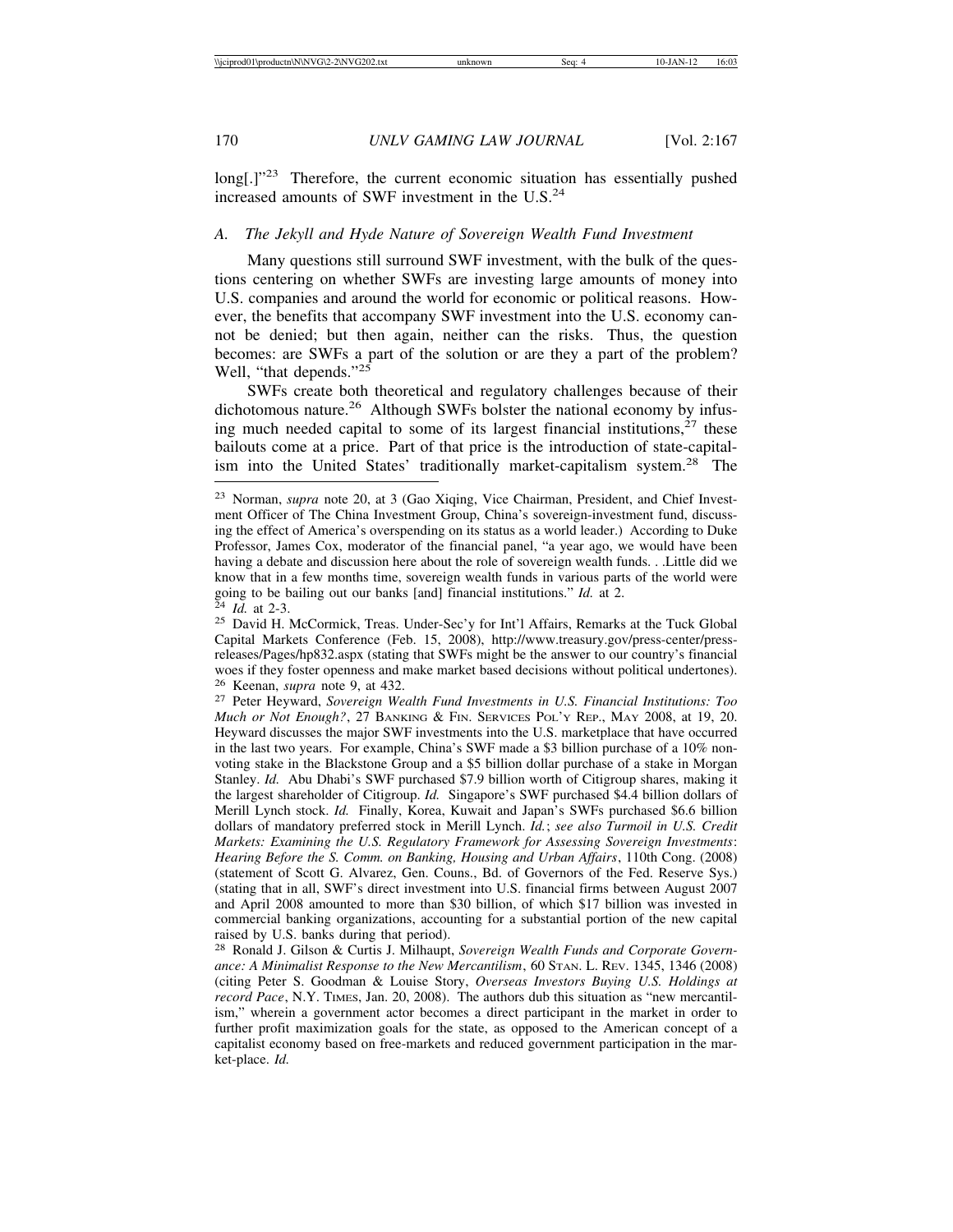dichotomy arises from this relationship because SWFs are expected to behave like a private actor in the financial market being motivated solely by profit,  $2^9$ yet many scholars and policy makers fear that SWFs may be motivated by a political agenda, wherein they would seek the advancement of their government's strategic interests through ownership of controlling interests in vital industries and institutions of finance.<sup>30</sup> This fear cannot be ignored, particularly because SWFs "represent large, concentrated, and often non-transparent positions in financial markets,"31 and because they invest heavily in companies and industries that even astute U.S. investors will not touch.<sup>32</sup>

Therefore, SWFs are seen as having a "Dr. Jekyll and Mr. Hyde"<sup>33</sup> nature, simultaneously observed as the hero in shining armor coming to rescue the country from its economic woes, while also being viewed as a potential villain with a clandestine motive to take positions of control in American corporations or vital industries in order to advance strategic foreign government interests. Given this dichotomy, SWF investment becomes a double-edged sword. However, because the economies of the nation, as well as Nevada, are in such dire straits, a time-honored adage passed on by many grandmothers may apply: "Beggars can't be choosers."<sup>34</sup>

#### *B. The Benefits Associated With Sovereign Wealth Fund Investment*

One facet of SWFs exudes all the positive benefits that their investments bring to our economy. The U.S. Treasury stated that "sovereign wealth funds have the potential to promote financial stability[]" because they have shown themselves to be stable long-term investors that contribute significant amounts of capital to the financial system.<sup>35</sup> This claim of long-term stability is bolstered by the fact that SWFs "typically do not use leverage or have capital requirements that could force them to liquidate positions rapidly."36 Because large amounts of leverage are part of the reason the U.S. economy is in dire straits, a SWF's unique position could allow it to invest in the U.S. long-term and not be affected by the whims of short-term volatility.<sup>37</sup> One can only postulate what would have happened if SWFs had not stepped in and shouldered some of the burden of stabilizing the U.S.'s ailing financial system.

<sup>29</sup> Keenan, *supra* note 9, at 432-33 (citing Roland Beck & Michael Fidora, *The Impact of Sovereign Wealth Funds on Global Financial Markets* 5 (Eur. Cent. Bank, Occasional Paper No. 91, 2008)).

<sup>30</sup> *Id.* at 433 (citing Stephanie Kirchgaessner, "*Congressional Angst" Scuppers Chinese Bid*, FIN. TIMES, Aug. 3, 2005, at 22).

<sup>31</sup> Lowery, *supra* note 2.

<sup>32</sup> Heyward, *supra* note 27, at 20.

<sup>33</sup> Reference to Robert Louis Stevenson's classic novel STRANGE CASE OF DR. JEKYLL AND MR. HYDE, a fictional novel that explores the duality of human nature, which is split in the sense that within the same person there is both an apparently good and an evil personality, each being quite distinct from the other.

<sup>&</sup>lt;sup>34</sup> I would like to thank my grandmother, Florence Lavecchia, for her help in raising me and teaching me so much about life.

<sup>35</sup> Lowery, *supra* note 2.

<sup>36</sup> *Id*.

<sup>37</sup> *Id.*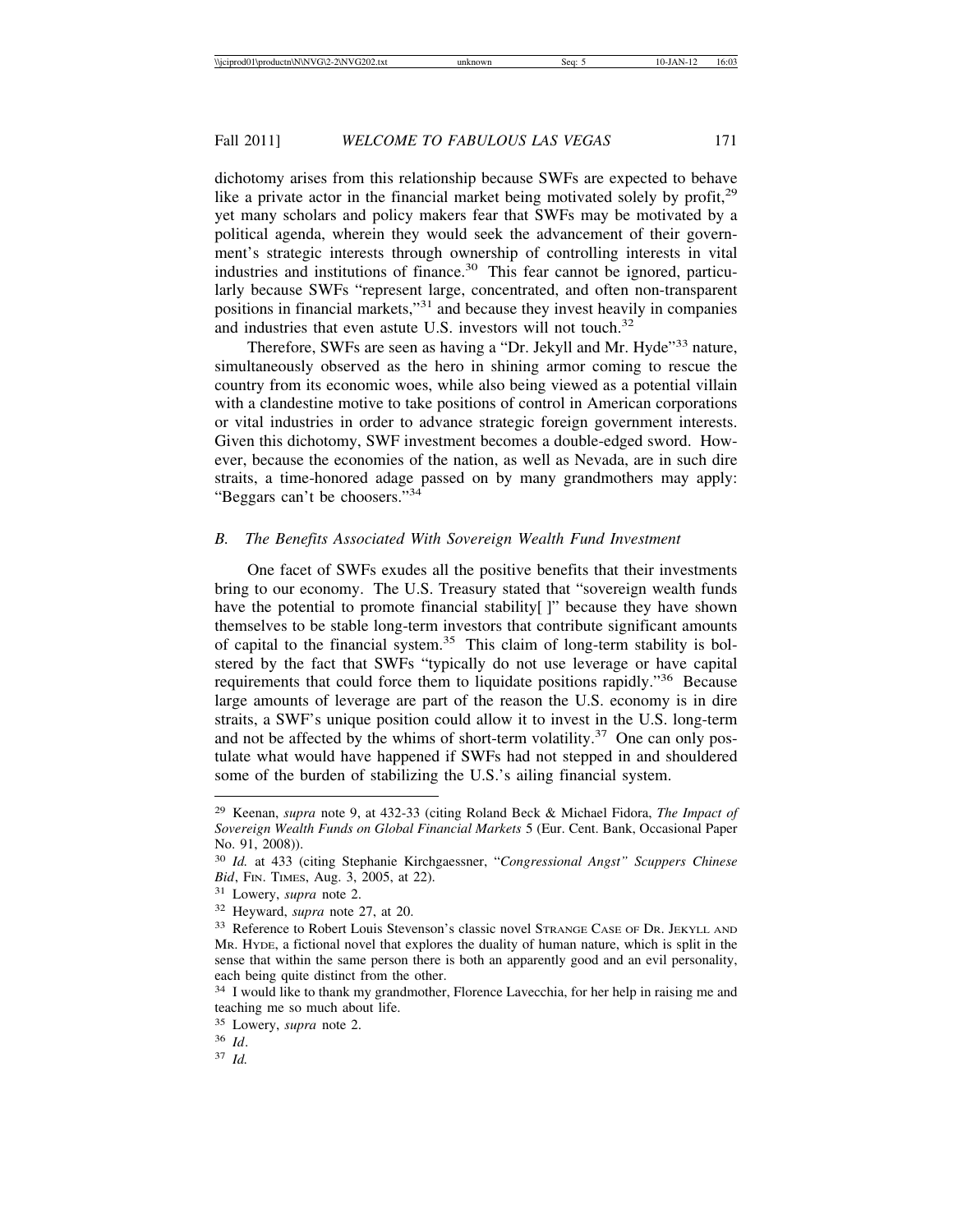A concrete example of foreign-owned firms' positive involvement in the U.S. economy, and a reason why SWF investment may be beneficial to the U.S. economy, can be observed by the contributions foreign-owned firms are already giving back to the U.S. economy. Foreign-owned firms' business activities are responsible for the employment of nearly one in ten of the U.S. private sector jobs that usually pay higher wages.<sup>38</sup>

A second benefit of being open to international investment is the possibility of reciprocity. SWF investment may have the potential to lead investor nations to open their markets up to the U.S. enterprises in which SWFs invest.<sup>39</sup> This would allow U.S. businesses greater access to developing markets and could open up business opportunities previously closed to U.S. firms.<sup>40</sup>

Third, international investment in the U.S. has the potential to bring new technology into the economy, to introduce new business methods to American industries, and to foster healthy business competition that, in turn, could result in a business environment that promotes innovation, productivity, lower prices, and new variety for consumers.<sup>41</sup>

## *C. The Risks Associated With Sovereign Wealth Fund Investment*

Although the potential benefits of SWF investment in the U.S. cannot be overlooked, some observers and policy makers fear the substantial risks involved with achieving such benefits.<sup>42</sup> Most of the concerns SWFs generate stem from the fact that SWFs are indeed government-controlled entities. This tends to make many Americans uncomfortable because the U.S. economy does not have a tradition of government ownership.43 In fact, in many advanced economies based on a market capitalism model like the U.S., it is the individual company whose value is to be maximized, not the state's.<sup>44</sup> Consequently, government ownership in market capitalism economies is traditionally viewed with suspicion.<sup>45</sup> Two reasons underlie this suspicion. First, wide-ranging

<sup>44</sup> Gilson & Milhaupt, *supra* note 28, at 1346.

<sup>38</sup> McCormick, *supra* note 25.

<sup>39</sup> Paul Rose, *Sovereigns as Shareholders*, 87 N.C. L. REV. 83, 92-93 (2008) (citation omitted) (giving the example of a recent Chinese SWF investment into the U.S., which may encourage China to open its developing markets to U.S. firms).

<sup>40</sup> *Id.*

<sup>41</sup> McCormick, *supra* note 25.

<sup>42</sup> *Sovereign Wealth Funds: Foreign Policy Consequences in an Era of New Money*: *Hearing Before the S. Comm. on Foreign Relations*, 110th Cong. (2008). Ranking member Richard Lugar stressed the balance that needs to be maintained between maintaining an open market but still safeguarding national security interests, considering that SWFs governmental ties imply that they could be "used to apply political pressure, manipulate markets, gain access to sensitive technologies, or undermine economic rivals." *Id.*

<sup>43</sup> Mark E. Plotkin, *Foreign Direct Investment by Sovereign Wealth Funds: Using the Market and the Committee on Foreign Investment in the United States Together To Make the United States More Secure*, 118 YALE L.J. POCKET PART 88, 91 (2008), http://thepocketpart. org/ylj-online/scholarship/718-foreign-direct-investment-by-sovereign-wealth-funds.

<sup>45</sup> Plotkin, *supra* note 43, at 91; *see also* Gilson & Milhaupt, *supra* note 28, at 1346 (stating that most European Union and World Trade Organization rules "are designed to prevent governments from shifting the level of profit maximization from the company to the state").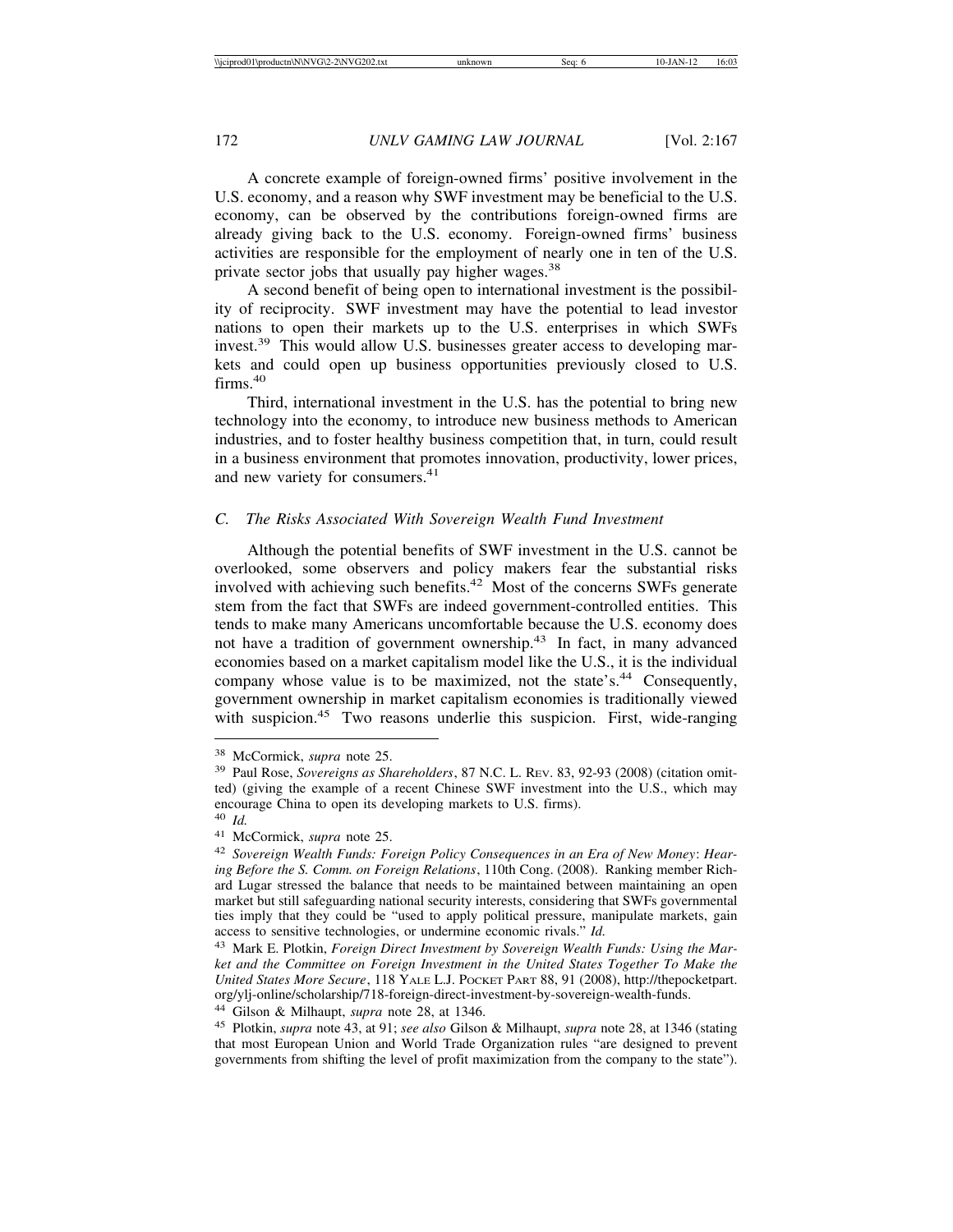government ownership in the private market is an unaccustomed concept.<sup>46</sup> Second, governments do not have a successful history as private market participants, which may be attributable to misaligned incentive structures and a perceived lack of sensitivity to market stimuli.<sup>47</sup> This cultural sensitivity to government control is not assuaged by the fact that "[SWFs] represent large, concentrated, and non-transparent positions in financial markets[.]"<sup>48</sup>

Lack of transparency is one of the principal reasons policy makers, pundits, and observers alike ring the alarm bells concerning national security. Some argue that it is not a far stretch to imagine that if a foreign government is seeking some sort of political gain through its investment then the government "may be willing to accept lower financial returns . . . because [it] judge[s] the success of an investment not just by measuring its financial return, but also by whether it achieves [its] political objectives." $4\overline{9}$  Additionally, national security concerns also arise about SWFs amassing large amounts of U.S. investments and the possibility of using their financial power as a bargaining chip with the federal government through threats of divestment-terror.<sup>50</sup>

Aside from the national security risks SWF investment engenders, there are also non-national security concerns that surround SWF investment. Due to their sheer size, SWFs have the capability to move markets and cause volatility just by shifting asset allocations.<sup>51</sup> Again, a lack of transparency drives these fears. Because there are no uniform rules of disclosure, it becomes very difficult for other market participants to make informed decisions without having some idea of how a SWF is going to act.<sup>52</sup> Even a rumor of a possible shift "may cause market participants to react to what they perceive sovereign wealth funds to be doing."<sup>53</sup>

Equally worrisome is the possibility that SWFs may be able to achieve an unfair advantage over private investors because they may be able to marshal their government intelligence or security services to gather exclusive non-public information not normally available to the average commercial investor.<sup>54</sup> The Securities and Exchange Commission has already expressed its concerns about regulating SWFs in these types of situations, noting that it can anticipate the conflict of interest challenges when asking a foreign government for

<sup>46</sup> Plotkin, *supra* note 43, at 91. <sup>47</sup> *Id*; *see also* Kimmitt, *supra* note 6, at 124 ("[T]he U.S. economy is built on the belief that private firms allocate capital more efficiently than governments.").

<sup>48</sup> Lowery, *supra* note 2 (expounding on some of the risks that SWFs may present). <sup>49</sup> Victor Fleischer, *Should We Tax Sovereign Wealth Funds?*, 118 YALE L. J. POCKET PART 93, 96 (2008), http://thepocketpart.org/ylj-online/scholarships/719-should-we-tax-sovereignwealth-funds.

<sup>50</sup> *See* Rose, *supra* note 39, at 94-95 (citation omitted) (discussing the possibility of a SWF threatening to withdraw its billions from the U.S. economy if the federal government doesn't adopt a policy favorable to its country's political position); *see also* Heyward, *supra* note 27, at 21 (stating that the risk of SWFs pulling their money out of the U.S. institutions that they have invested in may be more devastating to the U.S. economy than the small amount of control they have achieved over the company from their investment).

<sup>51</sup> Lowery, *supra* note 2. <sup>52</sup> Int'l Monetary Fund, *supra* note 17, at 16-17 (citing Gai and Shin, "Transparency and Financial Stability," Bank of England *Financial Stability Report* (Dec. 2003). <sup>53</sup> Lowery, *supra* note 2. <sup>54</sup> Kimmitt, *supra* note 6, at 124.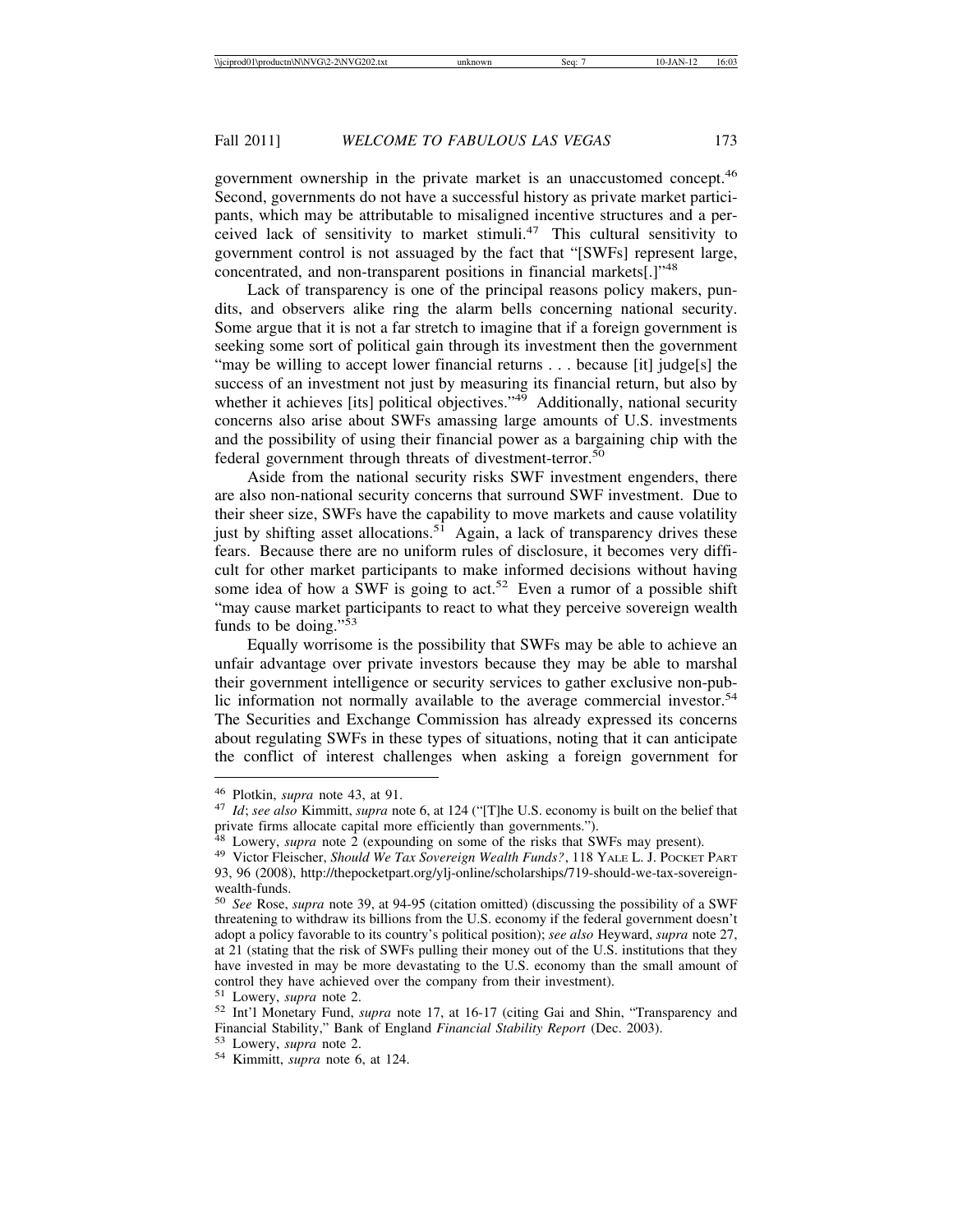enforcement assistance in investigating a SWF for market abuses such as insider trading.<sup>55</sup> These types of non-national security risks could be as devastating to the U.S. economy as the national security risks because public confidence in the market is an important factor in the success of free-market systems. A lack of public confidence could lead to fewer people investing in the market and could cripple market performance.

Both the national security risks and non-national security risks of SWF investment have the potential to affect the global economy in significant ways. However, numerous authorities that have been following SWF investment point out that the biggest danger to the global economy at this time is over-protective policy responses to SWF investment.<sup>56</sup>

## III. THE REGULATORY FRAMEWORK GOVERNING SOVEREIGN WEALTH FUNDS

The U.S. Treasury Department has acknowledged that SWFs are here to stay and will likely be a pivotal player in the emerging global economy.<sup>57</sup> Thus far, the U.S. response to SWF investment has been three-fold. First, the Committee on Foreign Investment in the United States ("CFIUS") evaluates investments that may result in foreign control of U.S. businesses and may raise national security concerns.<sup>58</sup> Second, the U.S. worked with several other countries to help the IMF develop a set of voluntary best practices to which SWFs should adhere.<sup>59</sup> Lastly, the U.S. is also working with the Organization for Economic Co-operation and Development, which has developed best practices guidelines for countries that receive SWF investments.<sup>60</sup>

## *A. The U.S. Government's Regulatory Framework for Sovereign Wealth Fund Investment*

"With great power comes great responsibility."<sup>61</sup> CFIUS plays a dominant role in regulating SWF investment. Established in 1975 pursuant to Executive Order 11858,<sup>62</sup> CFIUS is tasked with monitoring foreign investment in the U.S. and developing and implementing related policies.<sup>63</sup> However, these tasks carry an onerous burden. CIFUS must balance free-market principles by

<sup>55</sup> Christopher Cox, Chairman, U.S. Sec. & Exch. Comm'n, Gauer Distinguished Lecture in Law and Policy at the American Enterprise Institute Legal Center for the Public Interest: The Rise of Sovereign Business (Dec. 5, 2007), http://www.sec.gov/news/speech/2007/spch1205 07cc.htm.<br><sup>56</sup> See e.g. Kimmitt, supra note 6, at 126.

<sup>&</sup>lt;sup>57</sup> See Lowery, *supra* note 2.<br>
<sup>58</sup> *Id.* The U.S. Treasury Department actually chairs this committee.<br>
<sup>59</sup> *Id.*<br>
<sup>60</sup> *Id.*<br>
<sup>61</sup> Famous last words of Uncle Ben to his nephew Peter Parker. SPIDER-MAN (Columbia Pictures & Sony Pictures Entertainment 2002).

<sup>62</sup> Exec. Order No. 11,858, 40 FED. REG. 20,263 (May 7, 1975), *reprinted as amended in* 50 U.S.C. app. § 2170 (2006 & Supp. I 2007).

<sup>63</sup> *Id.*, *amended by* Exec. Order No. 13,456, 73 FED. REG. 4,677 (Jan. 23, 2008). *See* Stephen K. Pudner, Commentary, *Moving Forward from Dubai Ports World—The Foreign Investment and National Security Act of 2007*, 59 ALA. L. REV. 1277, 1278 (2008).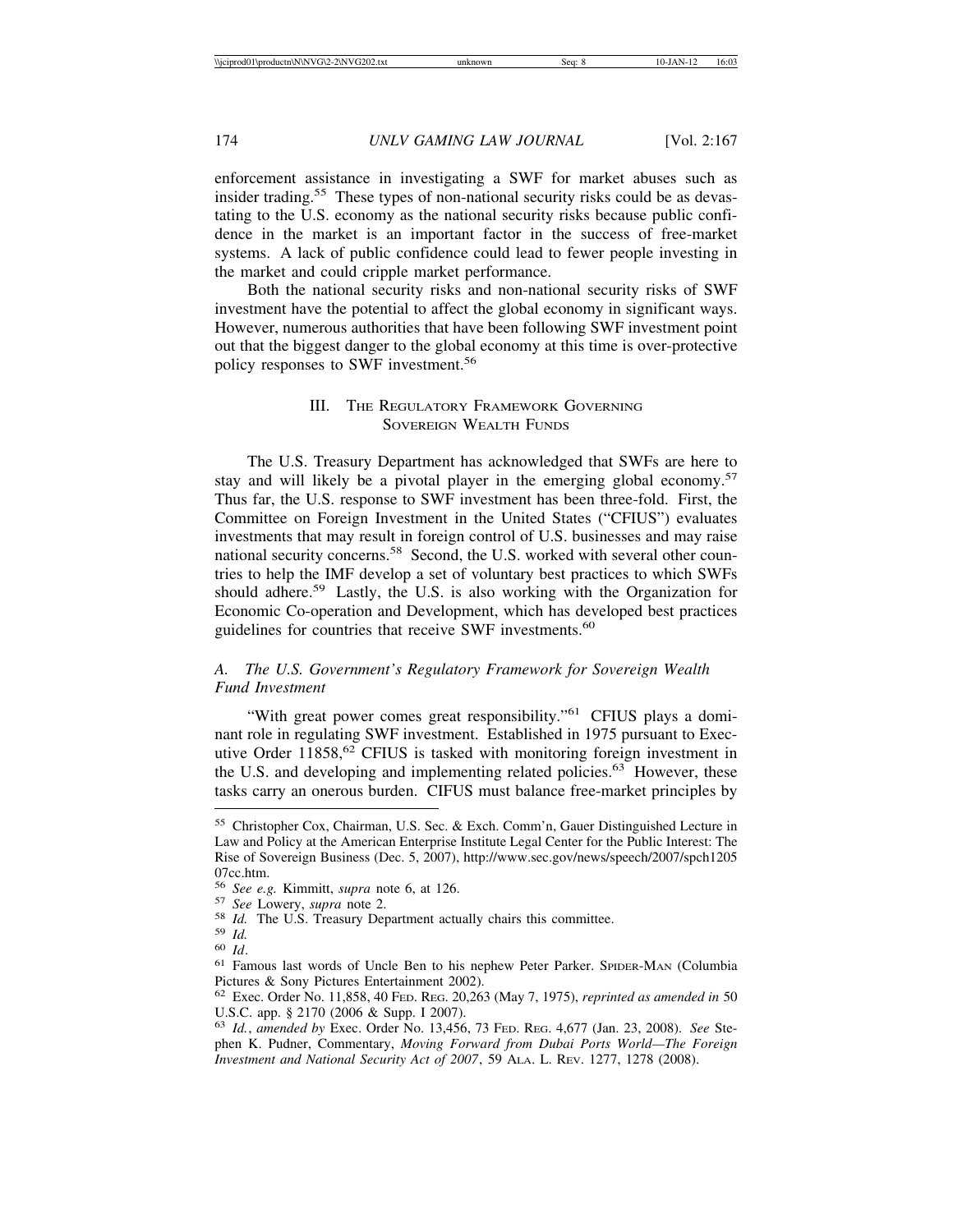allowing SWFs fair and non-discriminatory access to U.S. markets while at the same time ensuring the nation's security. $64$ 

Since its inception, CFIUS has undergone some major overhauls. These alterations have usually followed uproars over CFIUS's inability to prevent foreign investments that could potentially threaten the U.S.'s national security interests.<sup>65</sup> The latest of these alterations came with the 2007 Foreign Investment and National Security Act ("FINSA").<sup>66</sup> Because CFIUS was originally a presidential creation, FINSA marked "the first time that Congress brought CFIUS explicitly under a statutory framework[.]"<sup>67</sup>

CFIUS consists of: the Treasury Secretary; the heads of the Departments of State, Homeland Security, Justice, Commerce, Defense, and Energy; and representatives of the Office of U.S. Trade, and the Office of Science and Technology Policy. The following offices also observe and, as appropriate, participate in CFIUS's activities: the Office of Management & Budget, the Council of Economic Advisors, the National Security Council, the National Economic Council and the Homeland Security Council. Additionally, the Director of National Intelligence and the Secretary of Labor are non-voting, ex-officio members of CFIUS.<sup>68</sup>

## *1. How the CFIUS Process Begins*

The CFIUS review process can begin with either a voluntary notice to the committee by a party to a potential transaction or upon the recommendation from a CFIUS member agency that believes a given transaction may affect U.S. national security interests.69 Covered transactions that CFIUS may review include "any merger, acquisition, or takeover . . . by or with any foreign person which could result in foreign control of any person engaged in interstate commerce in the United States."<sup>70</sup>

Once CFIUS receives notification that an investment may fall under its authority, it has thirty days to make a preliminary review of the transaction.<sup>71</sup> CFIUS, or the President of the United States acting through CFIUS, must take a

<sup>64</sup> *See* Rose, *supra* note 39, at 105. <sup>65</sup> A full history of CFIUS is beyond the scope of this article. For a comprehensive overview of CFIUS's history and changes in the wake of multiple controversies, s*ee* Pudner, *supra* note 63.<br><sup>66</sup> Foreign Investment and National Security Act of 2007, H.R. 556, 110th Cong., Pub. L.

No. 110-49, 121 Stat. 246 (2007) (codified at 50 U.S.C. app. § 2061 (2006)). FINSA may have been prompted by Dubai Ports World's failed acquisition of U.S. port assets and Congress' ensuing fuss and politicizing over this transaction, which was a very sensitive issue in the wake of Sept. 11, 2001. For a full discussion on this issue, see Thomas E. Crocker, *What Banks Need to Know About the Coming Debate Over CFIUS, Foreign Direct Investment, and Sovereign Wealth Funds*, 125 BANKING L.J. 457 (2008); *s*ee also George Stephanov Georgiev, Comment, *The Reformed CFIUS Regulatory Framework: Mediating Between Continued Openness to Foreign Investment and National Security*, 25 YALE J. ON REG. 125 (2008) (recounting failed and successful foreign attempts at acquiring U.S. firms and the political backlash that ensued from these transactions).<br>
<sup>67</sup> Pudner, *supra* note 63, at 1282.<br>
<sup>68</sup> H.R. 556 § 3(k)(2); *see also* Pudner, *supra* note 63, at 1283.<br>
<sup>69</sup> H.R. 556 § 2(b)(1).<br>
<sup>70</sup> Id. § 2(a)(3); *see a*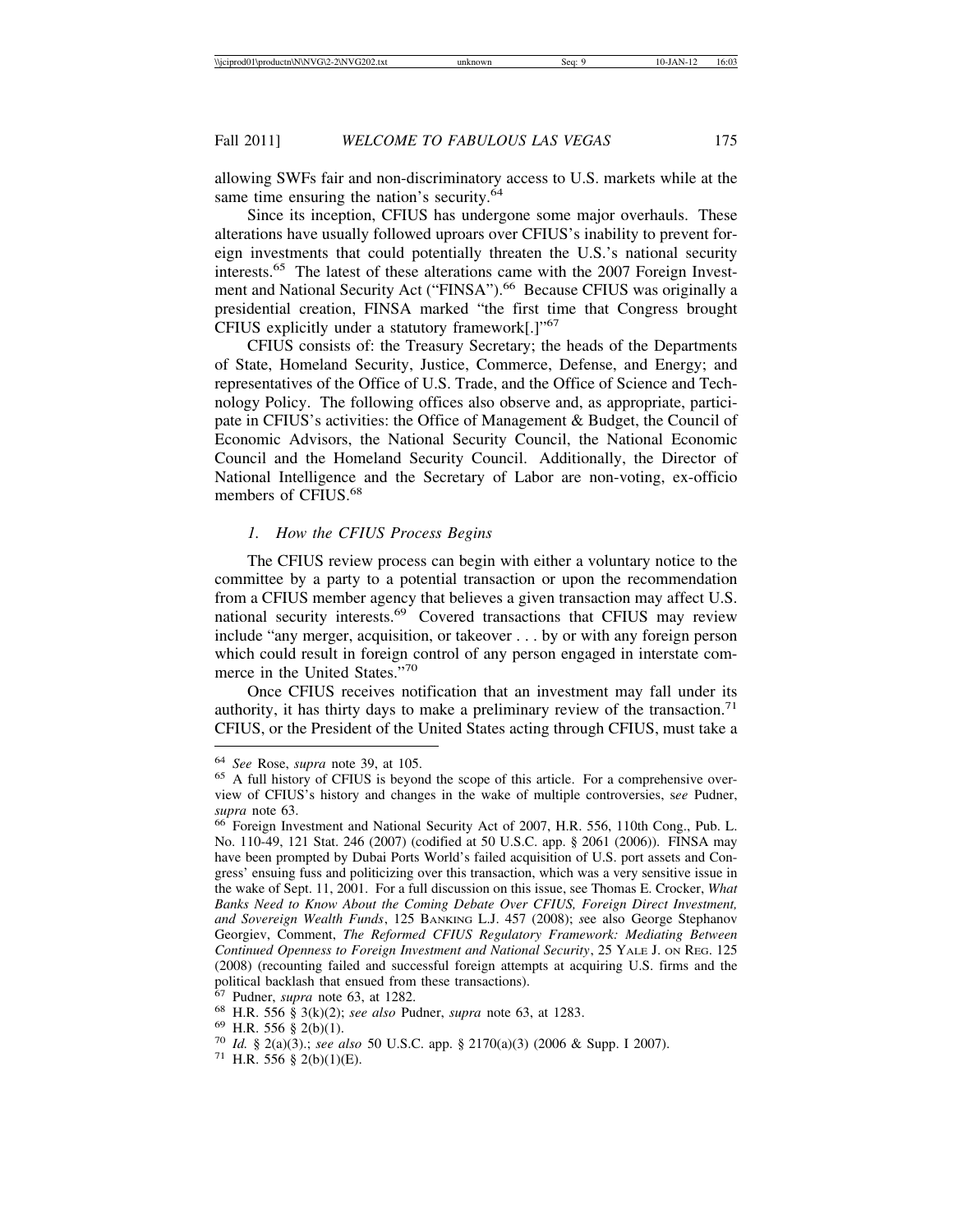number of things into consideration when deciding whether or not a proposed transaction involves issues that may affect the national security of the  $U.S.^{72}$  If CFIUS determines that no further investigation is required, it must promptly notify the parties and allow them to proceed with the acquisition.<sup>73</sup> However, if further national security investigation is warranted, then CFIUS must complete its investigation and report its findings to the President within forty-five days of the investigation's commencement.<sup>74</sup> The President must then announce his decision of whether to take action to suspend or prohibit the transaction due to national security interests within fifteen days following the completion of CIFUS' investigation.<sup>75</sup> If the President feels that the transaction may threaten national security interests, then he has the power to unravel the transaction.76 Moreover, the President's power to unravel the transaction *is not subject to* judicial review.<sup>77</sup>

## *2. Transactions CFIUS Must Review*

In deciding whether to review a transaction, FINSA requires CFIUS to consider whether the transaction is a foreign government controlled transaction as opposed to just a private foreign investor.78 Transactions that could result in a U.S. entity being controlled by a foreign government or entity acting on behalf of a foreign government (SWFs) are subject to full CFIUS investigations.79 Additionally, CFIUS *must* immediately review "transaction[s] that threaten[ ] to impair the national security of the [U.S. if the] threat has not been mitigated during or prior to [its initial] review of [the] transaction[.]"80 Under FINSA, "national security" has a broad definition that encompasses the term "critical infrastructure."<sup>81</sup> Thus, CFIUS *must* review any system or assets, "whether physical or virtual, so vital to the United States that the incapacity or destruction of such systems or assets would have a debilitating impact on national security[.]"82 CFIUS also has the broad power to review a transaction

<sup>72</sup> *See* 50 U.S.C. app. § 2170 (b)(1)(B) (2006 & Supp. I 2007) (stating that "if the Committee determines that the covered transaction is a foreign government controlled transaction, the Committee *shall* conduct an investigation of the transaction . . . " (emphasis added)).

This investigation is immediate and is directed at determining the effects of the foreign government controlled transaction on the national security of the United States. *See* 50 U.S.C. app. § 2170 (b)(2)(A) (2006 & Supp. I 2007). Section 2170(f) lists the eleven different national security factors that the president or his designee may take into account when conducting an investigation involving a foreign government controlled transaction.

<sup>73</sup> H.R. 556 § 2(b)(6).<br>
74 *Id.* § 2(b)(2)(C).<br>
75 *Id.* at § 6(d)(1)-(3).<br>
76 *Id.*<br>
77 *Id.* § 6(e) (emphasis added). The presidential power to unravel a transaction has actually only been exercised once.

<sup>78</sup> *Id.* § 2(a)(4) ("The term foreign government-controlled transaction means any covered transaction that could result in the control of any person engaged in interstate commerce in the United States *by a foreign government or an entity controlled by or acting on behalf of a*

 $f^{9}$  *Id.* § 2(b)(2)(B)(i)(II); *see also* 31 C.F.R. § 800.204 (2008) (delineating the numerous ways in which control can be defined by CFIUS).

<sup>80</sup> H.R. 556 § 2 (b)(2)(B)(i)(I) (emphasis added). <sup>81</sup> *Id.* § 2(a)(5). <sup>82</sup> *Id.* § 2(a)(6).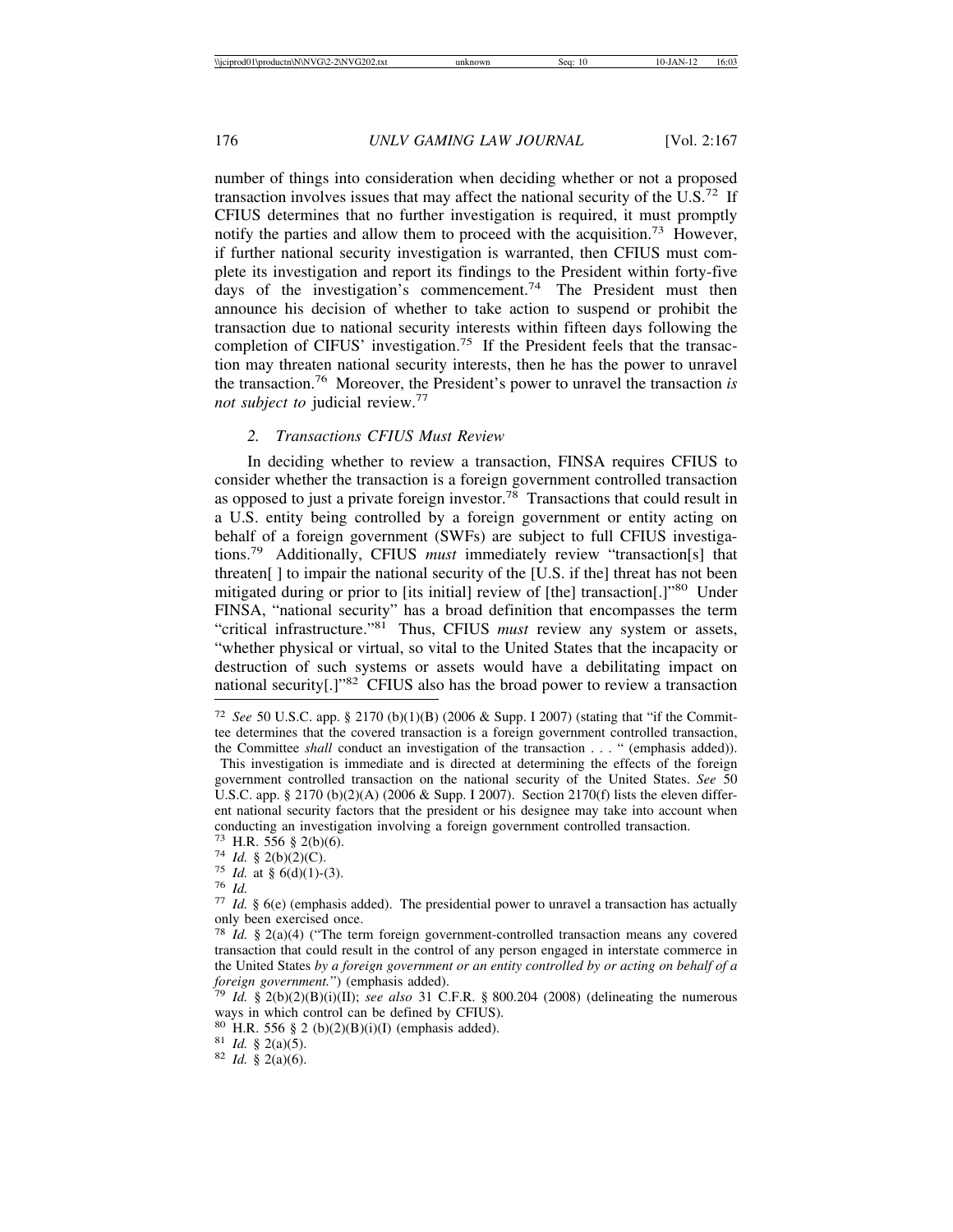based solely upon the lead agency's recommendation and the committee's concurrence.<sup>83</sup> In the alternative, CFIUS may decide against reviewing the transaction if the Treasury Secretary and the head of the lead agency jointly determine that the transaction will not threaten U.S. national security.<sup>84</sup>

In practice, CFIUS has been reluctant to initiate investigations due to its fear of perceptions that CFIUS may discourage foreign investment and create a conflict with the U.S.'s open investment policy.<sup>85</sup> Nevertheless, many companies whose transactions may warrant CFIUS review voluntarily submit notice of their transactions for review because of the possible consequence of having a transaction "un-wound"—even after consummation—if CFIUS independently decides to investigate the transaction.<sup>86</sup>

## *3. Criticisms of the CFIUS Process*

One of the criticisms of CFIUS is that it is chaired by the Treasury Department, which may put economic concerns above national security concerns.<sup>87</sup> However, FINSA was enacted to silence this criticism by adding the Director of National Security to the committee, thus alleviating concerns that national security interests would be overlooked during the review process.

Additionally, some SWF investors may view the CFIUS process as unnecessarily cumbersome and may start moving money away from the U.S. economy and into emerging markets with less arduous review processes.<sup>88</sup> In fact, this phenomenon has already begun. "Many foreign investors have withdrawn from proposed acquisitions or even divested themselves of completed acquisitions in the face of pressure from CFIUS, the public, or Congress."89 This scenario may carry the most potential harm for the U.S. economy.

The U.S. economy could face severe unintended consequences if SWFs invest elsewhere because CFIUS's process is too difficult and costly.<sup>90</sup> First, the U.S. could lose much-needed foreign capital, upon which the U.S. economy is very dependent.<sup>91</sup> Second, if SWFs choose to invest in markets with lessrigid constraints, the U.S. may lose an opportunity to strengthen a political tie with a country through its investment and subsequent interest in the U.S. economy's well-being.<sup>92</sup> Third, and perhaps worse than simply losing the SWF investment, if a SWF moves its money to a country the U.S. considers an

<sup>83</sup> *Id.* § 2(b)(2)(B)(i)(III)(ii).<br><sup>84</sup> *Id.* § 2(b)(2)(D)(i).<br><sup>85</sup> *See also* U.S. Gov't Accountability Office, Gao-05-686, Defense Trade: Enhance-MENTS TO THE IMPLEMENTATION OF EXON-FLORIO COULD STRENGTHEN THE LAW'S EFFEC-TIVENESS 3 (2005), http://www.gao.gov/new.items/d05686.pdf.<br>
<sup>86</sup> Pudner, *supra* note 63, at 1285 (citations omitted).<br>
<sup>87</sup> Georgiev, *supra* note 66, at 129.<br>
<sup>88</sup> Id. at 131.<br>
<sup>89</sup> Pudner, *supra* note 63, at 1288-89 (

AND THE CNOOC BID FOR UNOCAL: ISSUES FOR CONGRESS 13 (2005), *available at* http:// www.opencrs.com/rpts/RL33093\_20050915.pdf).<br><sup>90</sup> Georgiev, *supra* note 66, at 131 (citations omitted).

<sup>&</sup>lt;sup>91</sup> See Issues RAISED BY SOVEREIGN WEALTH FUNDS, *supra* note 4, at 19 (discussing America's dependence on foreign investment because of America's large trade deficit).

<sup>92</sup> Richard A. Epstein & Amanda M. Rose, *The Regulation of Sovereign Wealth Funds: The Virtues of Going Slow*, 76 U. CHI. L. REV. 111, 131 (2009) (citing Solomon W. Polachek and Carlos Seiglie, *Trade, Peace and Democracy: An Analysis of Dyadic Dispute* 52-55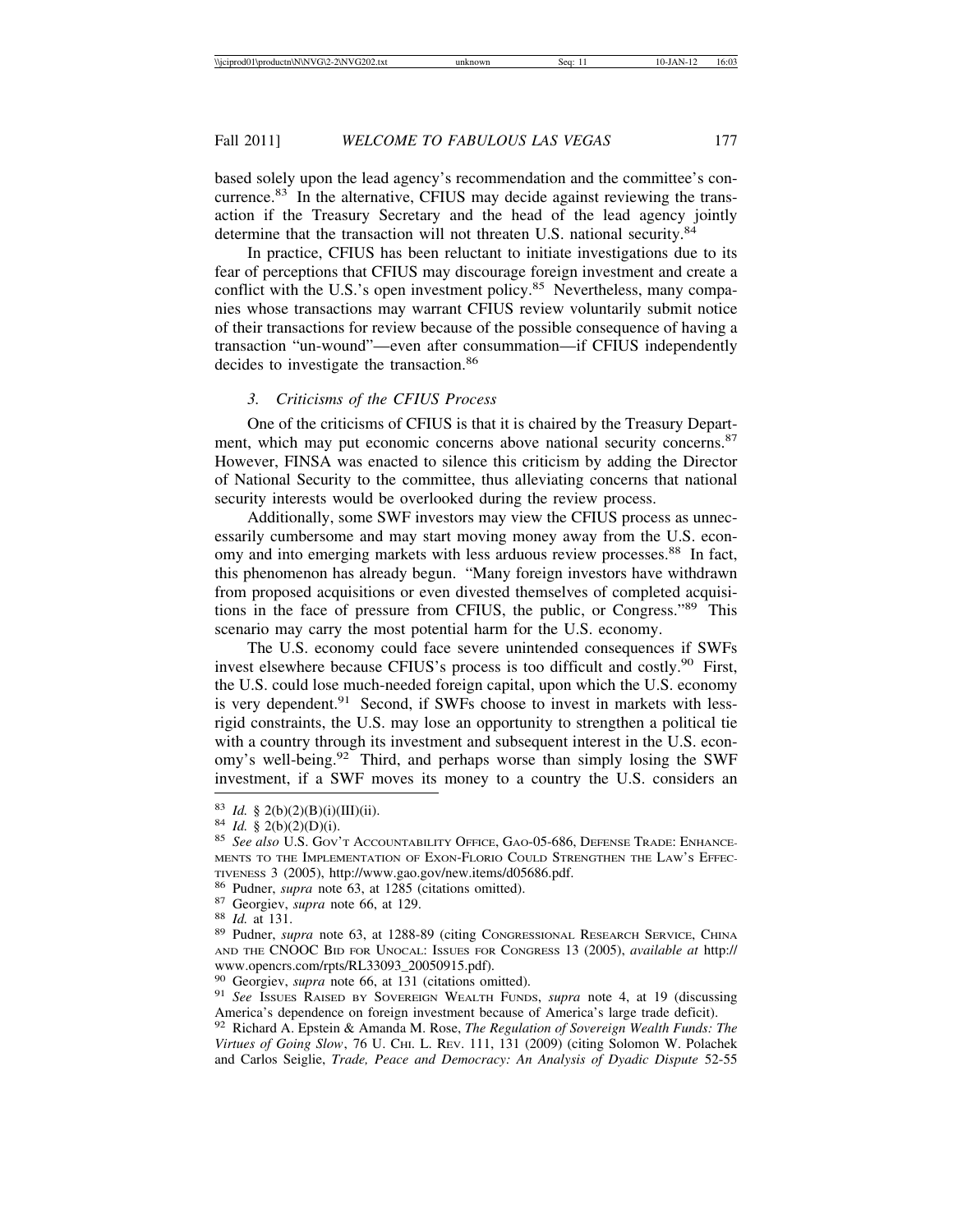unfriendly nation, the SWF may align its interests against the U.S. and with the unfriendly nation.<sup>93</sup> Fourth, if a SWF invests in a nation lacking strict regulation, CFIUS is unable to address any potential threat the investment could pose to U.S. national security. Although it would be able to stop potentially harmful investments within U.S. borders, when SWFs invest abroad, CFIUS cannot address the prospective problems with the investments outside U.S. borders. For example, if a SWF invests in an emerging market without the same type of stringent checks that CFIUS provides, the SWF may be able to make strategic purchases and investments in vital commodity producers or reserves that would not pass CFIUS muster if the SWF were to make them within the U.S.<sup>94</sup> This could indirectly put U.S. national security interests at risk and "affect them more drastically than SWF activity within the" U.S.<sup>95</sup>

Aside from the difficulty of the CFIUS process discouraging SWF investment in the U.S. and the related risks, there is also a risk that SWFs forego U.S. investment because they perceive the CFIUS process as too politicized. Before the FINSA amendment that statutorily changed the CFIUS process, a series of high-profile, politicized acquisitions eventually resulted in some SWFs being turned away from their investment.<sup>96</sup> Nevertheless, FINSA's passage did little to rid the CFIUS process of political involvement and actually provided for increased Congressional involvement in the CFIUS process.<sup>97</sup> Removing politics from the CFIUS process will depend heavily on how narrowly or broadly the CFIUS committee decides to construe the term "national security," as it relates to "critical infrastructure."98 Although increased Congressional involvement may seem like a proper oversight mechanism, it may actually work to increase politicization of the process because SWFs are now starting to understand the American way of getting things done—lobbying. SWFs are now employing professional lobbying firms to convince Congress not to oppose their proposed acquisitions in U.S. companies.<sup>99</sup> Not only are SWFs lobbying, but so, too, are private domestic companies who may have protec-

 $\frac{97}{97}$  Foreign Investment and National Security Act of 2007, H.R. 556 § 7, 110th Cong., 121 Stat. 246, 256-59 (2007) (CFIUS must now report to Congress upon the conclusion of transactions that they review as well as provide Annual and detailed reports to Congress concerning the committee's activities and transactions).

<sup>98</sup> *See* Rose, *supra* note 39, at 118-19 (Stating that to truly rid the process of politics, "national security" must be read to cover concerns that are truly national and in fact involve situations that are related to security, not just politically unfavorable transactions related to a particular congressional district or particular firm). <sup>99</sup> Pudner, *supra* note 63, at 1302 (citing Eamon Javers & Dawn Kopecki, *Why No Outrage*

*from Washington: To Fend Off Fiascos Like Last Year's Failed Dubai Ports World Deal, the Emirate Called in the Big Guns: The Lobbyists*, BUS. WK., Oct. 8, 2007, at 35).

<sup>(</sup>Institute for the Study of Labor Discussion Paper No. 2170, June 2006), *available at* http:// papers.ssrn.com/abstract=915360 (last visited  $\hat{J}$ an. 11, 2009)).<br><sup>93</sup> Id. at 132-33.

<sup>93</sup> *Id.* at 132-33. <sup>94</sup> Rose, *supra* note 39, at 147. <sup>95</sup> *Id.* <sup>96</sup> *See* Rose, *supra* note 39, at 113, for an in-depth discussion about the politics that surrounded British Tire and Rubber's attempted takeover of Massachusetts-based Norton company, XO Communications' blocking of ST Telemedia's purchase of majority stake in Global Crossing, a Chinese state-controlled company's failed bid to take over Unocal Oil Company, and the Dubai Ports world attempted acquisition of the Peninsular and Oriental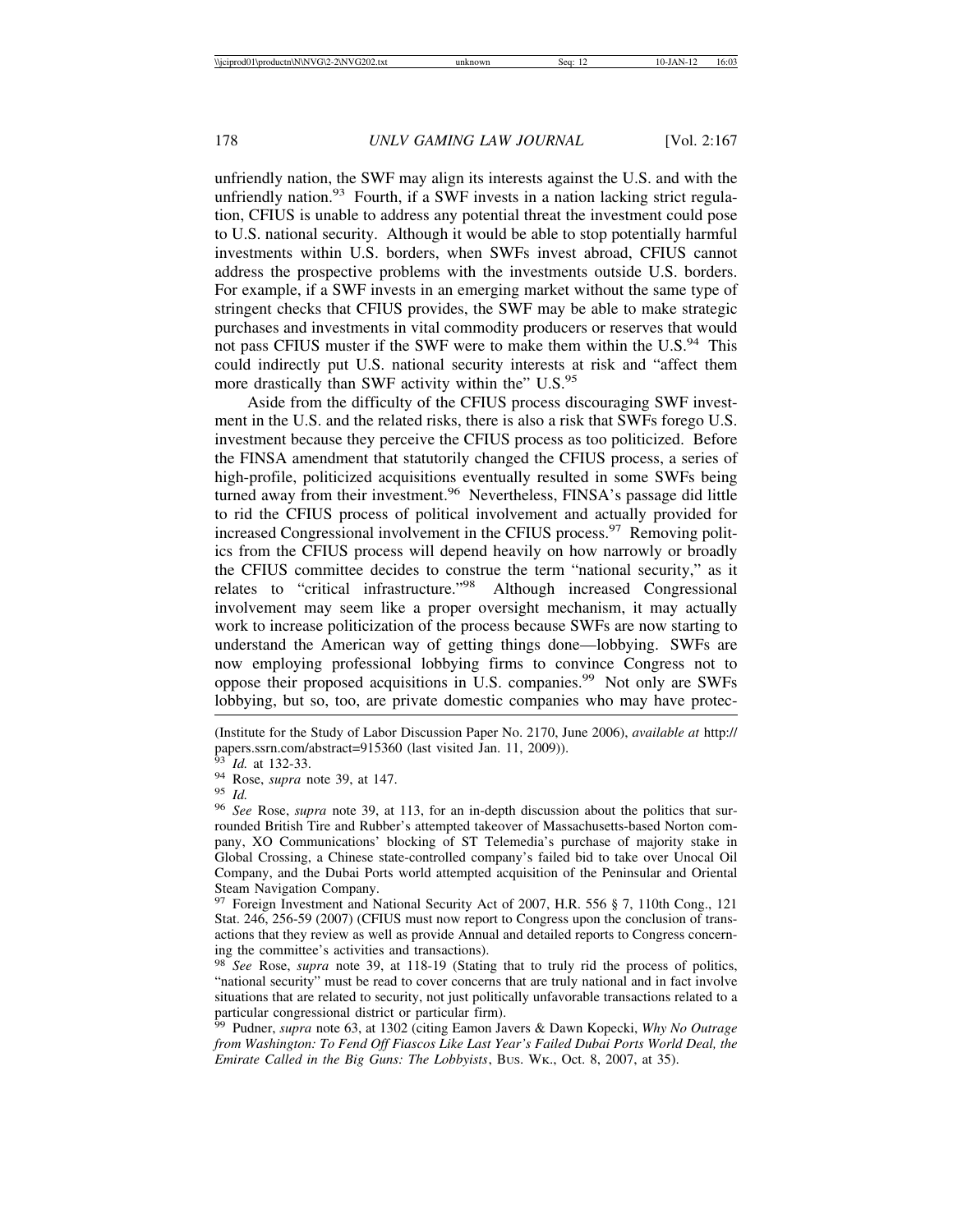tionist agendas.100 This type of lobbying activity could potentially denigrate confidence in the CFIUS regulatory system and may drive SWFs elsewhere.<sup>101</sup>

Lastly, CFIUS may not be able to vet-out non-national security risks, which have the potential to affect market volatility. There are a great number of transactions that are not evaluated by CFIUS because they do not constitute "control."<sup>102</sup> Acquisitions are only "covered transactions" if they constitute "control," and because many SWFs are currently seeking to acquire minority interests rather than controlling interests in firms, these transactions are flying under the CFIUS radar, but could still present a potential threat to the U.S. economy.103 SWFs may still be able to attain some measure of control even though their ownership stake would be considered less than the law's definition of "control."104 Therefore, because CFIUS may not be able to vet-out all of the non-national security risks that accompany a SWF's investment, the U.S. financial market may still be subject to risks such as government inefficiency in the market place, lack of transparency, and SWFs asserting control through their minority interests—all of which could contribute to market volatility.

In sum, CFIUS has a very difficult job. It must balance America's national security interests while making sure that the U.S. remains open to foreign investment and attempting to insulate the process from politicization so that the U.S. will continue to see a positive influx of foreign investment on which it is heavily reliant at this time. How this snake-charmer's balance plays out in the future will have a lot to do with how the future of both the U.S. and the global economies are shaped.

## *B. International Regulatory Responses to Sovereign Wealth Funds*<sup>105</sup>

CFIUS may be able to effectively protect the U.S. interests when SWFs invest domestically; however, the U.S. Treasury Department has recognized

<sup>100</sup> *See* Rose, *supra* note 39, at 113-16 (describing four transactions affected for political reasons that may not have had national security implications).

<sup>&</sup>lt;sup>101</sup> *But see id.* at 117 (explaining how the CFIUS "Evergreen" provision may provide some certainty and political insulation to SWF investments because the only two ways a previously approved CFIUS transaction may be unwound is if a party to the transaction provided false or misleading information during the review or if the mitigation agreement is breached intentionally).<br><sup>102</sup> 31 C.F.R. § 800.204(c) (2008).

<sup>&</sup>lt;sup>103</sup> Evan Bayh, Op-Ed., *Time for Sovereign Wealth Rules*, WALL St. J., Feb. 13, 2008, A26 (speaking about how CFIUS review is only triggered if the investment exceeds 10% of controlling interest).<br> $^{104}$  *Id.* 

<sup>&</sup>lt;sup>105</sup> The full breadth of the international regulatory response to SWFs is beyond the scope of this article. However, it is important to touch upon it briefly because the U.S. is advocating heavily for the acceptance of these international solutions in order to help control the effects of how SWFs shape the global economy outside of America's borders. For a fuller exploration of the international response and the official document that lays out the purpose of the Santiago Principles, *see* Int'l Working Group of Sovereign Wealth Funds [IWG] Establishing Meeting, Apr. 30-May 1, 2008, *Sovereign Wealth Funds Generally Accepted Principals and Practices: "Santiago Principals,"* (Oct. 2008), [hereinafter Int'l Working Group of Sovereign Wealth Funds], http://www.iwg-swf.org/pubs/eng/santiagoprinciples. pdf; *see also* Rose, *supra* note 39, at 147 (stating that a holistic approach in regulating SWFs may be enhanced by voluntary adoption of the Santiago Principals); *see also* Angel Gurria, OECD Sec'y-Gen., *OECD Declaration on Sovereign Wealth Funds and Recipient Country*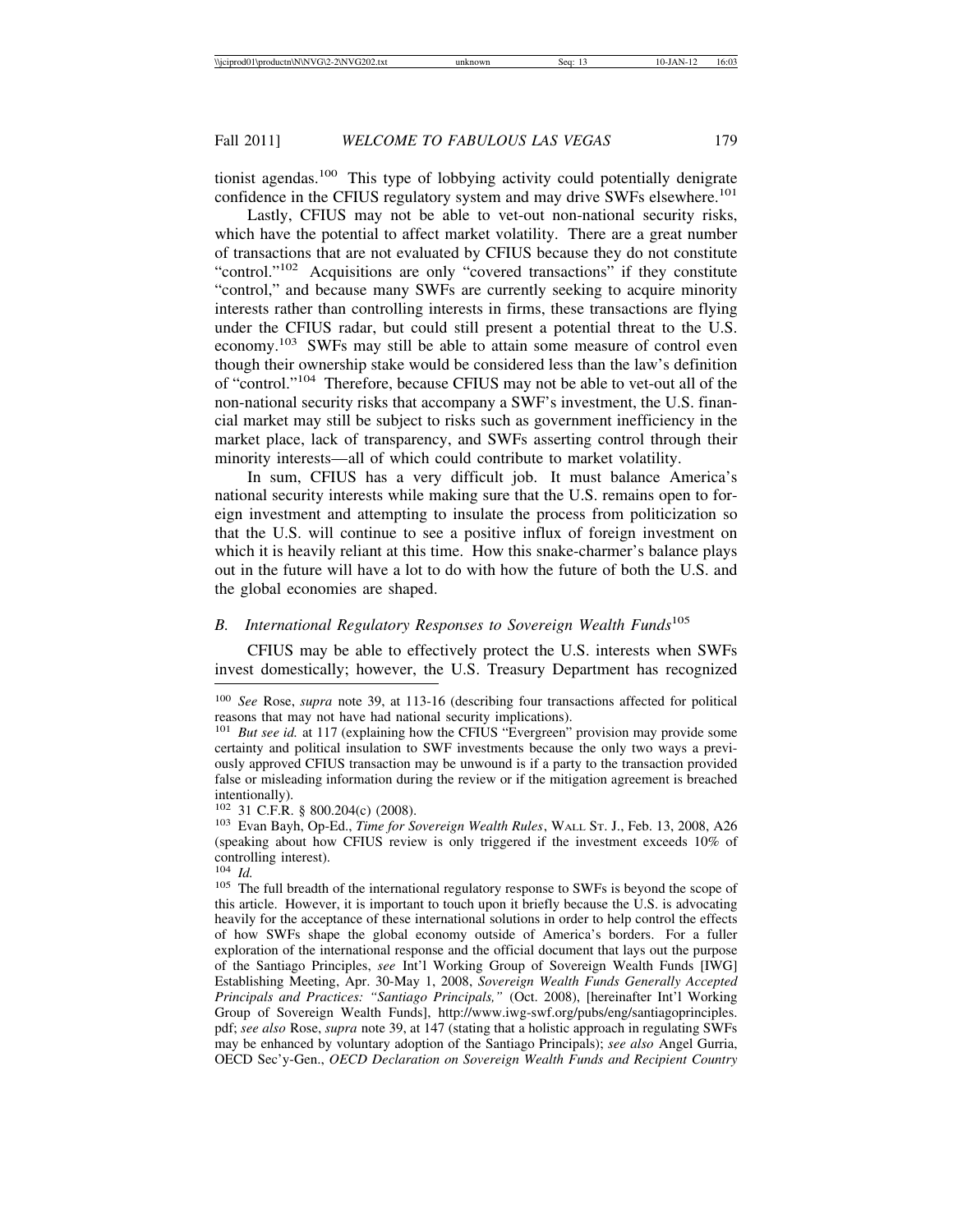that controlling SWFs domestically may not be enough. For this reason, the U.S. helped play a role in developing the international response to SWFs.<sup>106</sup>

In October of 2008, twenty-six countries with SWFs collaborated under the supervision of the IMF and came to a resolution on a set of Generally Accepted Principles and Practices ("GAPP") to which SWFs should abide.<sup>107</sup> These principles and practices were dubbed the "Santiago Principles."108 The fact that twenty-six countries participated in making the Santiago Principles may be indicative of how widely adopted these principles will become in the international community.<sup>109</sup> Furthermore, wide-ranging international adherence to these principles would help the U.S. control macro-economic and national security risks that SWFs may cause by making politically strategic investments in less-regulated markets across the world.<sup>110</sup> If a majority of countries adopted these principles and received international support to back them up through the IMF, then SWFs would not likely have a variety of financially viable markets wherein they could assert interests other than purely economic interests. Thus, not every country that accepts SWFs into their markets would need to adopt overly onerous regulations to control them. Furthermore, the countries adhering to GAPP may also have the assurance that SWFs will behave like the good institutional investors that they are touted to be and will not withdraw their money for less-regulated markets because the choices of markets that do not adhere to the Santiago Principles will be small and perhaps more politically risky.

Additionally, the Organization for Economic Co-operation and Development ("OECD") has laid out a framework of voluntary best practices and principles; however, the OECD's principles are aimed at the countries in which SWFs invest.111 Recognizing that investment is a two-way street, the OECD has laid out principles to which investee countries should adhere so that the global economy will continue to remain open to SWF investment. The OECD principles ask investee nations to live up to the same types of standards applied to SWFs.112 Thus, countries that adopt the voluntary Santiago Principles are likely to adopt the best practices and principles laid out by the OECD. Since wide-ranging adoption of the Santiago Principles would make it difficult for SWFs to invest in countries where they could carry out ulterior motives, wide-

*Policies*, (Oct. 11, 2008), [hereinafter OECD Declaration], http://www.oecd.org/dataoecd/0/ 23/41456730.pdf.

<sup>106</sup> *See* Lowery, *supra* note 2 (stating that multi-lateral agreed upon principals of best practices is the most appropriate international response to the rise of SWFs).

<sup>107</sup> Int'l Working Group of Sovereign Wealth Funds, *supra* note 105, at 4 (the Santiago Principles are noted for working to alleviate one of the major problems with SWFs: transparency).

<sup>108</sup> GAPP was dubbed the Santiago Principles because the final meeting of all twenty-six countries occurred in Santiago, Chile.

<sup>109</sup> Robert M. Kimmitt, Deputy Sec'y, U.S. Treas., Statement on Int'l Working Group Agreement on Generally Accepted Principles and Practices for Sovereign Wealth Funds (Oct. 11, 2008), [hereinafter Kimmit Statement on IGW Agreement], *available at* http:// www.treas.gov/press-center/press-releases/Pages/hp1197.aspx (stating that he was confident that these principles will support a stable global financial system and reduce protectionism).<br><sup>110</sup> See Rose, supra note 39, at 147.

<sup>&</sup>lt;sup>111</sup> **OECD** Declaration, *supra* note 105, at 2. <sup>112</sup> *See id.*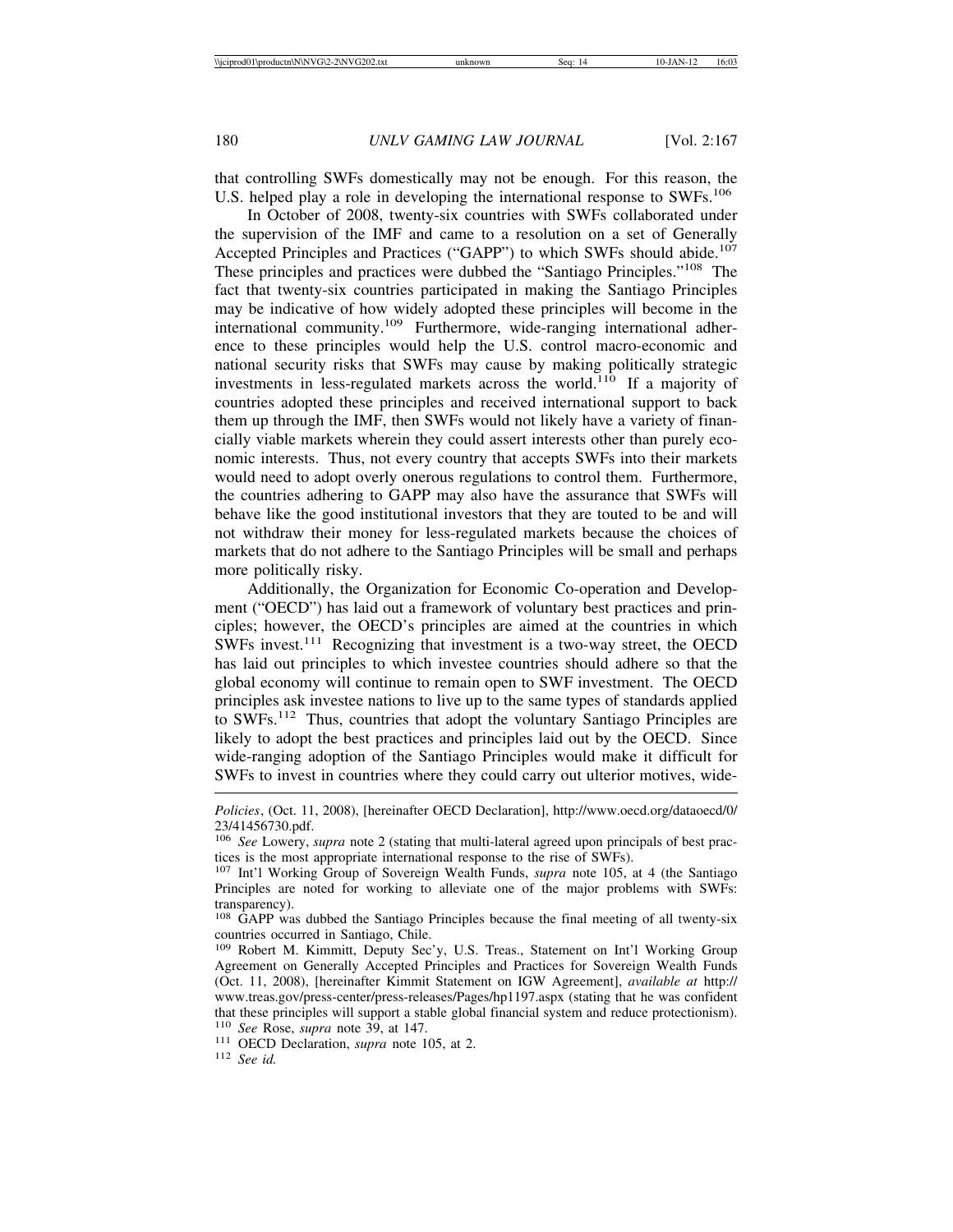ranging adherence to OECD principles will also make it difficult for investee nations to use national security excuses as a means of protectionism. This is because SWFs will simply take their investment capital to a nation that abides by OECD principles, thereby assuring a greater chance of fair treatment.

However, there is a drawback here as well. The Santiago and OECD principles are only voluntary sets of best practices.113 The *hope* is that the Santiago Principles will create "a natural incentive among funds to hold themselves to high[er] standards[]" and relieve countries of the need to take "draconian" measures to regulate SWFs.114 Another *hope* is that OECD principles will be "guideposts against which countries that receive sovereign wealth investments can measure their inward investment policies"115 and maintain an open and non-discriminatory investment climate that welcomes SWFs and assures them of the same types of protections that investee nations seek.

Whether wide-ranging adoption of these principles occurs, remains to be seen. If the international backing of these principles is not strong enough to encourage a substantial number of countries to adopt and enforce these principles, then it is likely that their effect on how SWFs are regulated will be negligible and, in some cases, even harmful to promoting a market open to international investment.<sup>116</sup>

With the preceding background on the current issues affecting SWF investment and the corresponding regulations both in the U.S. and abroad, we can now discuss Nevada's gaming regulatory response to SWFs investment.<sup>117</sup>

## IV. THE NEVADA GAMING REGULATORY RESPONSE TO SOVEREIGN WEALTH FUND INVESTMENT

Much like the customers who patronize state casinos, the gaming industry has always been a place where visionary risk-takers may find reward.<sup>118</sup> Thus, it should come as no surprise that when SWFs started investing in riskier,

<sup>113</sup> *See* Int'l Working Group of Sovereign Wealth Funds, *supra* note 105, at 5. <sup>114</sup> Lowery, *supra* note 2 (emphasis added) (stating that SWFs will be aware of their reputations and thus may adhere to the best practices in order to protect their reputations).<br><sup>115</sup> Kimmitt Statement on IGW Agreement, *supra* note 109.

<sup>&</sup>lt;sup>116</sup> See Epstein & Rose, *supra* note 92, at 134 (claiming that erecting any more barriers to SWF investment other than the current U.S. regulations may push SWF investment away, "even if they are just a self-policing but diplomatically coerced code of 'best practices'"). <sup>117</sup> In 2008, the Nevada Gaming Commission found Infinity World, one of Dubai World's SWFs, suitable to become a voting shareholder in MGM. *NGC Dubai World Suitability Hearing*, *supra* note 3. In late 2009, the Nevada Gaming Commission found Infinity World suitable to become 50-50 partners with MGM Mirage on its City Center project. *Special Hearing on the Application for a Finding of Suitability as a 50% Member of City Center Holdings, LLC*, *Before the Nev. Gaming Comm'n* (Nov. 19, 2009) [hereinafter *Special Hearing on City Center Holdings*].<br><sup>118</sup> Interview with Dr. R. Keith Schwer, Dir. of Ctr. for Bus. and Econ. Research, Faculty

Member, Univ. of Nev., Las Vegas Econ. Dep't, in Las Vegas, Nev. (Apr. 17, 2009) [hereinafter Schwer Interview]. Dr. Schwer is recognized as an authority on the business and economic environment of Las Vegas and the state of Nevada. He stated that many doubted casino entrepreneur Steve Wynn when he opened the Mirage because it needed to make \$1 million a day to break even. "Well it did very well thank you, it made \$2 million a day. . .people that have been risk takers here have generally done well in the past." *Id.*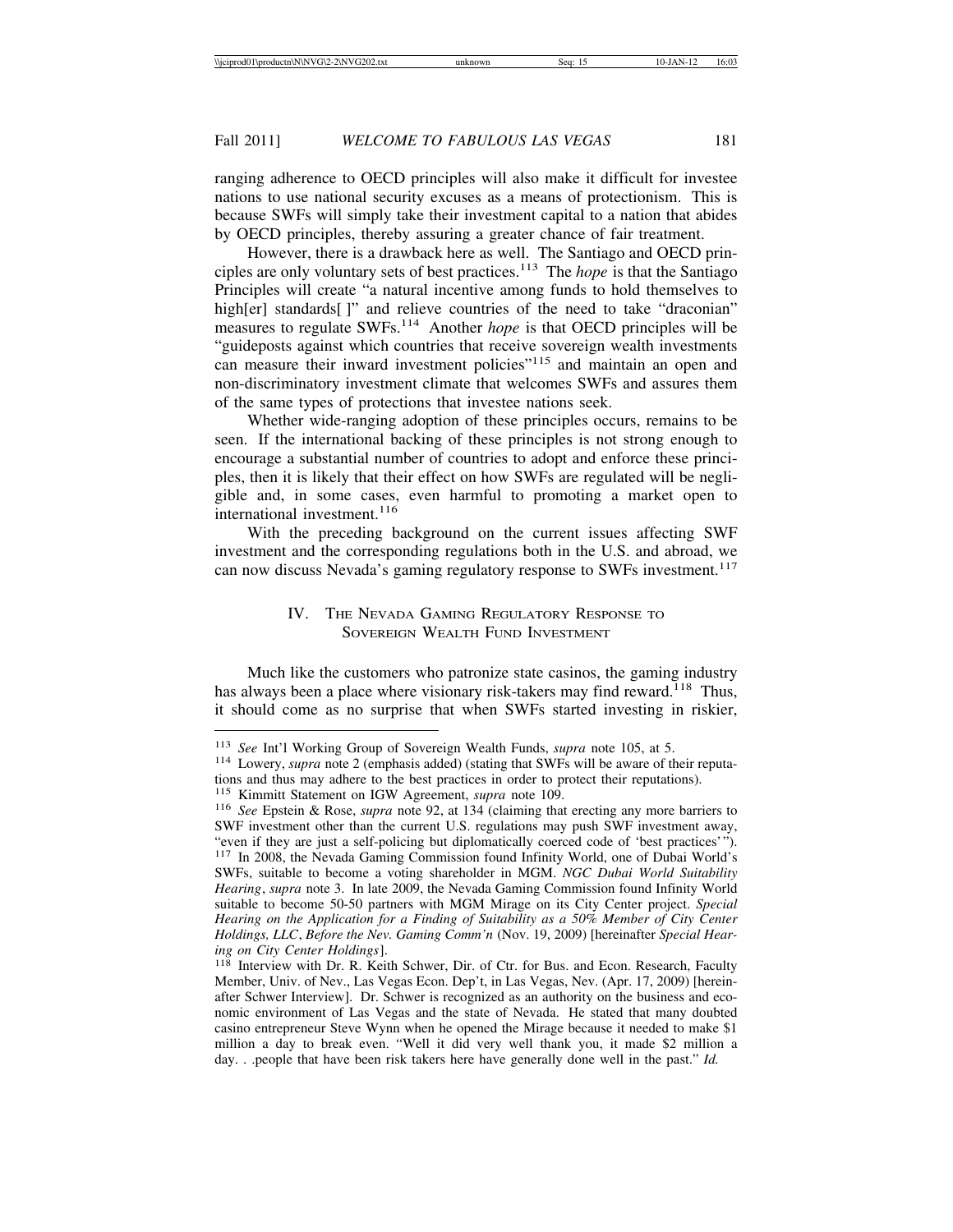higher-yield investments, $1^{19}$  they would eventually take their money to the Silver State's gaming industry.

Since 1861 and the advent of legalized gaming in Nevada, the gaming regulatory system has been forced to evolve with the changing times in order to ensure that the industry, with which the state's economy is tied, remains viable.<sup>120</sup> Luckily, two previous evolutions equipped the gaming regulatory system with the experience necessary to deal with the entrance of SWF investment into the industry.

The first of these evolutions was the Corporate Gaming Act of 1967, and its subsequent revision in 1969, which created a licensing and regulatory framework for publicly-traded corporations and enabled them to invest in casino resorts.121 The second evolution was the introduction of foreign public company investment and foreign individual investment into the gaming industry, which created a licensing and regulatory framework that paved the way for other foreign investors to access the gaming market.<sup>122</sup> After Nevada lawmakers and gaming regulators adeptly handled these two evolutions, the Nevada gaming control system was well-equipped to respond to and thrive in a modern investment climate wherein SWFs have now taken a prominent role in the global economy.

As it currently stands, Nevada gaming is a highly regulated industry, and just like CFIUS, Nevada's gaming control system is tasked with balancing the need to control the industry and protect Nevada's economy while also maintaining an open investment environment that promotes the freedom necessary to let it flourish.<sup>123</sup> However, "[i]f you want to play in our sand-box, then you have to play by our rules."<sup>124</sup>

## *A. Composition and Structure of the Nevada Gaming Control System*

Nevada has a two-tiered regulatory control system.125 The first tier is the State Gaming Control Board ("GCB"), and the second tier is the Gaming Com-

<sup>119</sup> Edward F. Greene & Brian A. Yeager, *Sovereign Wealth Funds—A Measured Assessment*, 3 CAP. MKT. L. J. 247, 257 (2008).

<sup>120</sup> LIONEL SAWYER & COLLINS, NEVADA GAMING LAW 3 (3d ed. 2000) (explaining that it has taken over 60 years to achieve balance between control and freedom within the system). <sup>121</sup> *See id.* at 25-27. This evolution started with Howard Hughes' move into Nevada and it ushered in the era of corporate ownership in the gaming industry; it also helped legitimize the gaming industry. *Id.* at 25.

<sup>&</sup>lt;sup>122</sup> *See id.* at 219-26. The approval of the first foreign public company, Carma Limited, happened contemporaneously with Assembly Bill 655, which formally recognized the power the Gaming Commission had to approve foreign licensure. *Id.* at 219-24. The second foreign licensure that occurred in 1985 was for Genji Yasuda to purchase the Aladdin hotel. *Id.* at 224-26.

<sup>123</sup> *Id.* at 219-20 (citing "the flexibility of Nevada's gaming laws and the innovative spirit of the state's gaming regulators [that] made approval [of foreign ownership of and investment in Nevada casinos] possible.") *Id.* at 119.

<sup>124</sup> Interview with Pat Wynn, Deputy Chief of Investigations, Nev. Gaming Control Bd., in Las Vegas, Nev. (May 12, 2009) [hereinafter Wynn Interview] (explaining that if you want to conduct gaming activity in Nevada then you are going to have to abide by the strict suitability standards of transparency and accountability set out by the State of Nevada). <sup>125</sup> LIONEL SAWYER & COLLINS, *supra* note 120, at 29.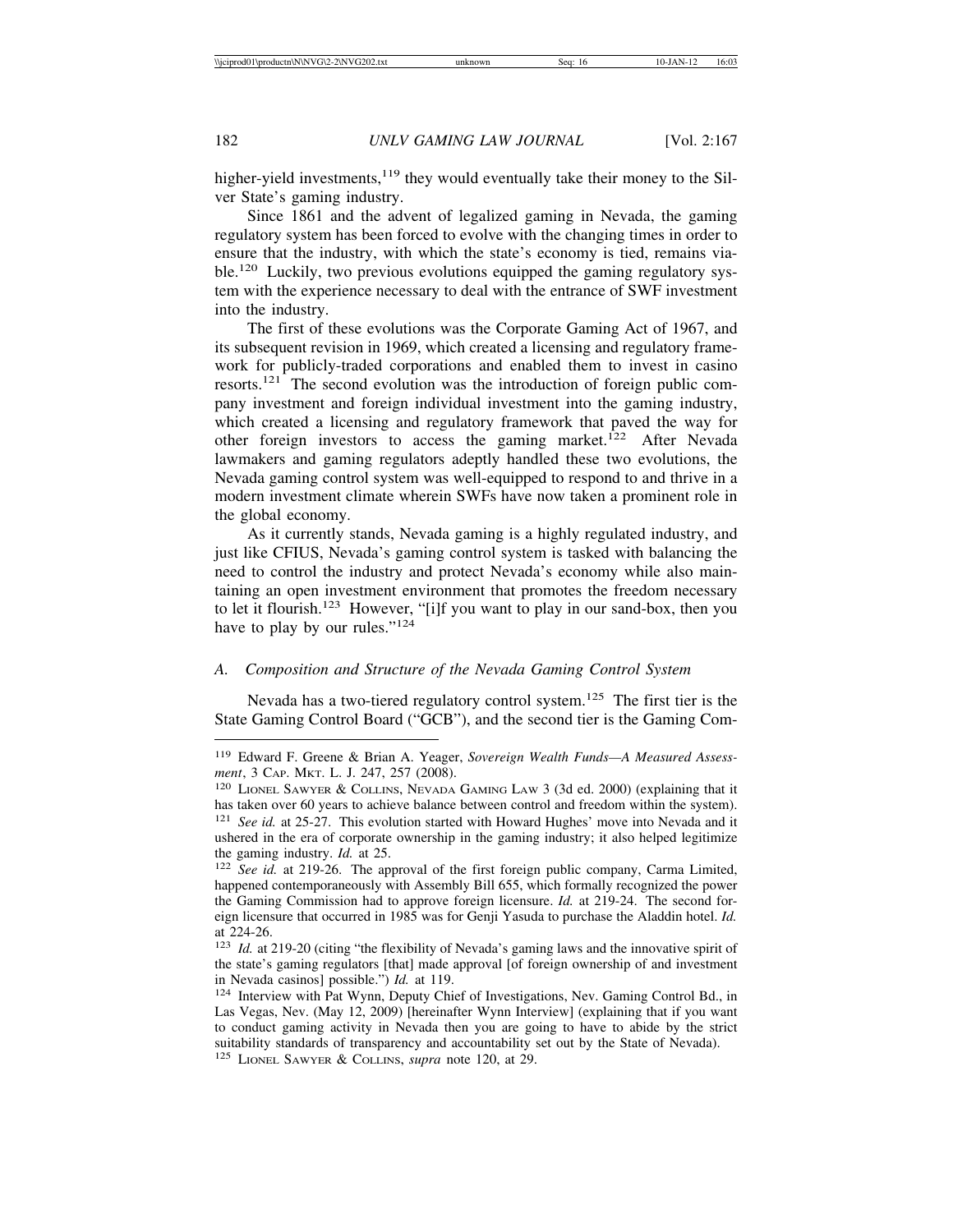mission ("Commission").<sup>126</sup> Both tiers are public policy driven.<sup>127</sup> The policy mandates guiding the two regulatory bodies are contained in a number of different statutes and are broken down according to which area of regulation the statutes affect.<sup>128</sup> Nevada Revised Statute section 463.0129(1) provides a summary of the overall public policy that should guide all regulatory decisions.<sup>129</sup> Among other things, section 463.0129(1) indicates the vital importance of the gaming industry to the economy of the state and its inhabitants, reflects how the future growth of the gaming industry is dependent on the public's trust and confidence in the gaming industry, and calls for strict regulation "[t]o ensure that gaming is conducted honestly, competitively, and free of [any] criminal or corruptive elements<sup>[1]</sup><sup>130</sup> Therefore, any decision concerning gaming made by either regulatory body must reflect the public policy mandates.<sup>131</sup> The legislature granted both regulatory bodies broad powers to ensure that these policy mandates are carried out.<sup>132</sup>

#### *1. Tier 1 – The Nevada Gaming Control Board*

The GCB is a full-time agency that serves the gaming industry as both a police officer<sup>133</sup> and tax collector.<sup>134</sup> The GCB is a three-member decisionmaking panel appointed to four-year terms by the governor.<sup>135</sup> All three members must have different skill sets.136 The chairman is required to "have five years of administrative experience in public or business administration."<sup>137</sup> "Another member must be a certified public accountant with five years' experience[,] or be an expert in the fields of corporate finance and auditing, general finance, gaming, or economics."138 The last member must have experience in gaming, investigations, law enforcement, or law.139 This complementary skill set helps the GCB work together in interpreting the investigative reports given

<sup>126</sup> *Id.* <sup>127</sup> STATE GAMING CONTROL BD. AND NEV. GAMING COMM'N, GAMING REGULATION IN NEVADA: AN UPDATE 12 (2006) [hereinafter GAMING REGULATION IN NEVADA] *available at* http://gaming.nv.gov/documents/pdf/gaming\_regulation\_nevada.pdf.

<sup>&</sup>lt;sup>128</sup>  $E.g.,$  Nev. Rev. Stat. § 463.489 (1975) (contains the public policies that should guide gaming regulators when dealing with corporations). *See also*, Nev. Rev. STAT. §§ 463.563 (2009) (limited partnerships), 463.573 (1993) (limited liability companies), 462.622 (1987) (corporate acquisitions).<br><sup>129</sup> GAMING REGULATION IN NEVADA, *supra* note 127, at 1 (citations omitted).

<sup>&</sup>lt;sup>130</sup> Nev. Rev. Stat. § 463.0129(1) (1999).<br><sup>131</sup> GAMING REGULATION IN NEVADA, *supra* note 127, at 1.<br><sup>132</sup> Telephone interview with Dennis Neilander, Chairman, Nev. Gaming Control Bd., in Reno, Nev. (April 27, 2009) [hereinafter Neilander Interview].

<sup>133</sup> Nev. Gaming Comm'n Reg. 5.040 (2010) (In pertinent part, "[t]he [GCB] is charged by law with the duty of observing the conduct of all licensees to [ensure] that licenses shall not be held by unqualified or disqualified persons or unsuitable persons or persons whose operations are conducted in an unsuitable manner."); s*ee also,* LIONEL SAWYER & COLLINS, *supra* note 120, at 29.<br><sup>134</sup> LIONEL SAWYER & COLLINS, *supra* note 120, at 29.

<sup>&</sup>lt;sup>135</sup> GAMING REGULATION IN NEVADA, *supra* note 127, at 7.<br><sup>136</sup> LIONEL SAWYER & COLLINS, *supra* note 120, at 30-31.<br><sup>137</sup> Id. at 30 (citing Nev. Rev. Stat. § 463.040(4) (1981)).<br><sup>138</sup> Id. at 30-31 (citing Nev. Rev. Stat 120, at 31.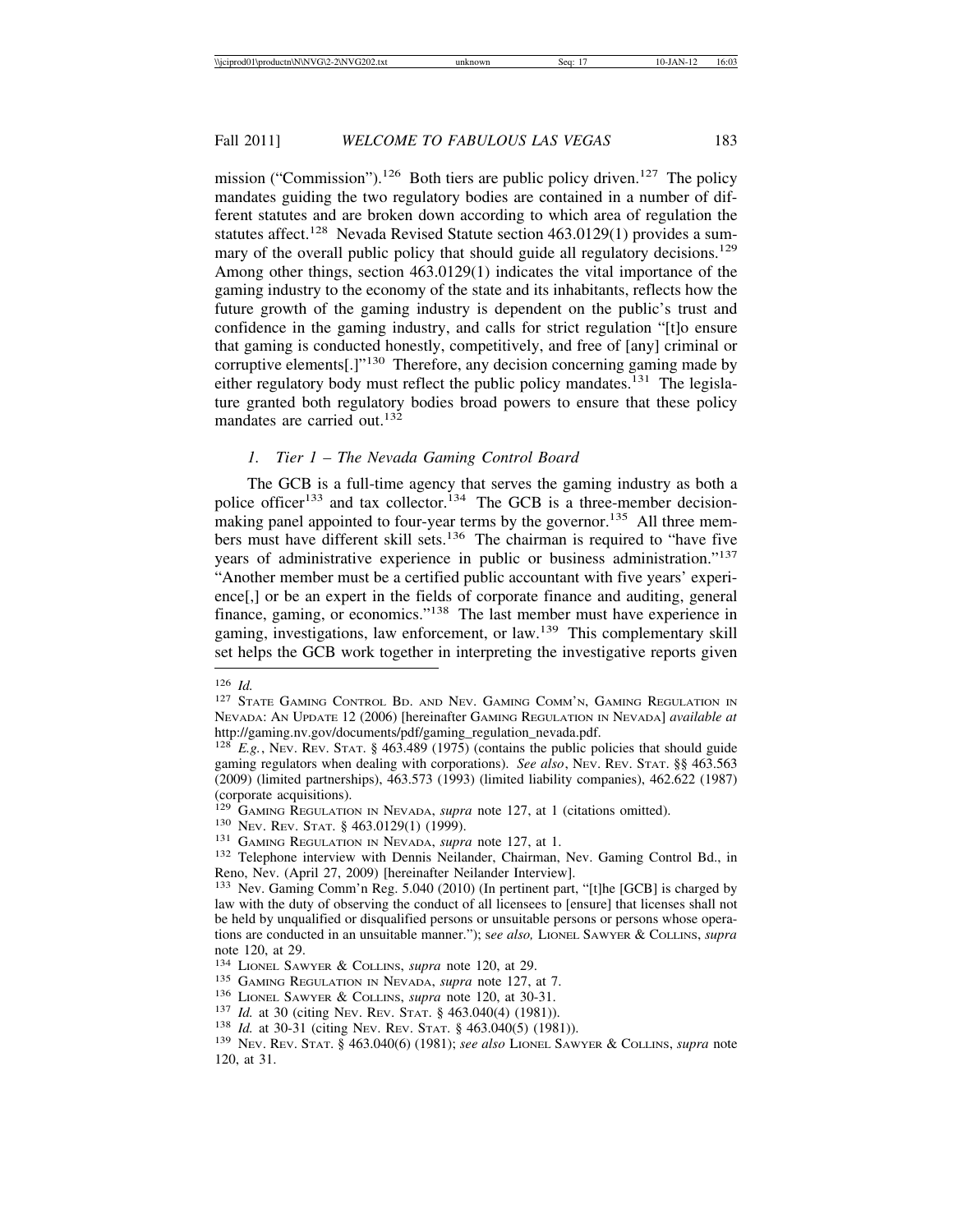to them by the various agencies housed within the GCB. In addition, the GCB is tasked with making informed recommendations to the Commission based on the GCB's investigation into the qualifications of each applicant.<sup>140</sup>

There are some key checks on the GCB that aim to make sure that applicants are treated fairly in the licensure process. The first check is intended to make the GCB an apolitical office. GCB members are to be appointed based on their qualifications and not upon partisan politics.<sup>141</sup> Therefore, "no [GCB] member may be a political party official[,] . . . a member of a political convention or party committee." $14\overline{2}$  Furthermore, "[n]o state legislator or elected state official may serve on the  $[GCB]$ ."<sup>143</sup> The second check is intended to ensure impartiality.<sup>144</sup> Therefore, "[GCB] members may not have [any pecuniary] interest in any business holding a gaming license or do [any] business with [any] person holding a gaming license."<sup>145</sup> An additional check designed to control impartiality is that the governor cannot remove a GCB member during his or her term except due to misfeasance, malfeasance, or nonfeasance in office.146 To date, Nevada has never had a member of the GCB or Commission accused of illegal conduct.<sup>147</sup> Other jurisdictions that regulate gaming cannot say the same. $148$ 

Lastly, the GCB has a staff of about  $450$  individuals.<sup>149</sup> Sixty-four of them are investigators with various skill sets.<sup>150</sup> The staff is split into six divisions: Administration, Audit, Enforcement, Investigations, Tax and License, and Technology.151 All six divisions assist the GCB and Commission in their regulatory and law enforcement duties.

#### *2. Tier 2 – The Nevada Gaming Commission*

The Commission is a part-time, five-member lay body appointed to staggered four-year terms by the governor.<sup>152</sup> The Commission is primarily responsible for acting upon the recommendations of the GCB in matters relat-

<sup>150</sup> Wynn Interview, *supra* note 124.

<sup>140</sup> NEV. REV. STAT. § 463.1405(1), (3) (2003).

<sup>141</sup> NEV. REV. STAT. § 463.040(3) (1981); *see also* LIONEL SAWYER & COLLINS, *supra* note 120, at 31 (citing NEV. REV. STAT. § 463.040(3) (1981)).

<sup>142</sup> NEV. REV. STAT. § 463.060(2) (1997); *see also* LIONEL SAWYER & COLLINS, *supra* note 120, at 31 (citing NEV. REV. STAT. § 463.060(2) (1997)).

<sup>143</sup> NEV. REV. STAT. § 463.040(2) (1981); *see also* LIONEL SAWYER & COLLINS, *supra* note 120, at 31 (citing NEV. REV. STAT. § 463.040(2) (1981)).

<sup>144</sup> LIONEL SAWYER & COLLINS, *supra* note 120, at 31.

<sup>145</sup> NEV. REV. STAT. § 463.060(3) (1997); *see also* LIONEL SAWYER & COLLINS, *supra* note 120, at 31 (citing NEV. REV. STAT. § 463.060(3) (1997)).

<sup>146</sup> NEV. REV. STAT. § 463.050(3) (2007); *see* LIONEL SAWYER & COLLINS, *supra* note 120, at 31-32 (citing NEV. REV. STAT. § 463.050(3) (2007)).

<sup>&</sup>lt;sup>147</sup> GAMING REGULATION AND GAMING LAW IN NEVADA AS REMEMBERED BY ROBERT D. FAISS 6 (R.T. King ed., 2006).

<sup>148</sup> *Id.*

<sup>149</sup> GAMING REGULATION IN NEVADA, *supra* note 127, at 7.

<sup>151</sup> NEVADA GAMING CONTROL BD, NOTICE #2011-07, MERGING OF THE BOARD'S INVESTI-GATIONS AND CORPORATE SECURITIES DIVISIONS (Feb. 8, 2011) *available at* http://gaming. nv.gov/industry\_ltrs/industry\_ltr\_258.pdf.

<sup>152</sup> *Id.* at 35; GAMING REGULATION IN NEVADA, *supra* note 127, at 6.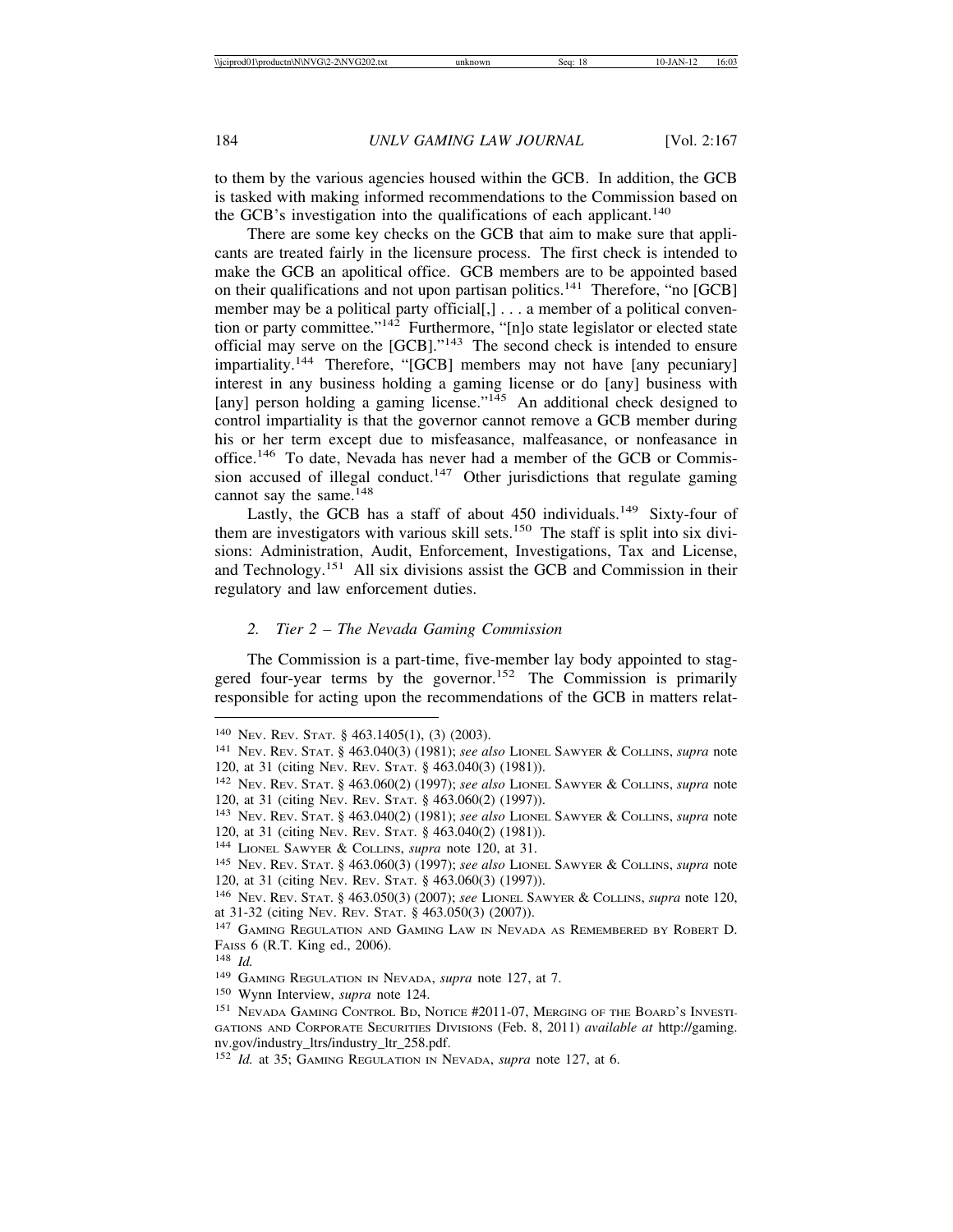ing to licensing.153 However, the Commission is the state's *final* administrative authority and may accept, deny, or modify the recommendations of the GCB on licensing matters, as well as revoke or suspend any gaming license.<sup>154</sup> Additionally, the Commission is charged with enacting, adopting, or repealing gaming regulations to help it and the GCB carry out their tasks in accordance with Nevada's policies, objectives, and statutory purposes.<sup>155</sup>

In order to ensure that applicants are treated fairly throughout the process, the Commission is subject to the same checks as the GCB. Members of the Commission cannot be members of any committee or political convention, cannot be members of the legislature or hold an elected office, and may not be actively engaged in or hold a direct pecuniary interest in gaming activities.<sup>156</sup> There is also an additional check; to ensure that no single political party dominates the Commission, there can be no more than three members with the same political affiliation at any one time.<sup>157</sup>

## *B. The Licensure Process: Nevada's Gatekeeper to the Gaming Industry*

Unlike the CFIUS process where transactions are only examined if certain criteria of "control" are met and national security interests are involved,<sup>158</sup> the licensing process in Nevada serves as the gatekeeper to transacting any form of gaming business in the state and sometimes even any form of business that is closely related to the Nevada gaming industry. The GCB and Commission may exercise broad statutory authority to require the licensure of any individual or entity that: $159$  (1) has an influence (ownership/control) over any gaming operations within the state;<sup>160</sup> (2) shares in gaming revenues with a licensee;<sup>161</sup> (3) is a lender to a gaming licensee;  $162$  or (4) is the owner of the land upon which gaming is conducted. $163$ 

<sup>153</sup> GAMING REGULATION IN NEVADA, *supra* note 127, at 6. <sup>154</sup> *See* NEV. REV. STAT. § 463.1405(4) (2003); *see also* NEV. REV. STAT. § 463.220 (1985) (emphasis added).<br><sup>155</sup> GAMING REGULATION IN NEVADA, *supra* note 127, at 6.

<sup>&</sup>lt;sup>156</sup> Nev. Rev. STAT § 463.023(2)-(3) (1961).<br><sup>157</sup> *Id.* § 463.023(4).<br><sup>158</sup> *See* 50 U.S.C. app. § 2170(b)(1)(B), (b)(2)(a) (2006 & Supp. I 2007).<br><sup>159</sup> GAMING REGULATION IN NEVADA, *supra* note 127, at 10.<br><sup>159</sup> *Id.* lation in the state of Nevada. The statutes contained therein define the Commission and GCB's broad authority to require an individual or entity to obtain a license if they are exercising any type of ownership/control or any similar influence. However, the statutes are situation specific and will be referenced individually as they apply.

<sup>161</sup> GAMING REGULATION IN NEVADA, *supra* note 127, at 10; *see* NEV. REV. STAT. § 463.167(1) (2007).

<sup>162</sup> GAMING REGULATION IN NEVADA, *supra* note 127, at 10; *see* NEV. REV. STAT. § 463.300 (1959). A casino cannot borrow money for a gaming operation without complying with Nevada Gaming Regulations.

<sup>163</sup> GAMING REGULATION IN NEVADA, *supra* note 127, at 10; NEV. REV. STAT. §§ 463.162(1)(c) (2009), 463.167(1) (2007). "An unlicensed landlord may not receive rental payments based upon a percentage of the earnings or profits from the lessee's gaming revenues." LIONEL SAWYER & COLLINS, *supra* note 120, at 47 (citations omitted). Fixed rental payments are acceptable. However, if the rental payments are fixed, the gaming authorities reserve the discretion to require the landlord to obtain a license; *see,* NEV. REV. STAT.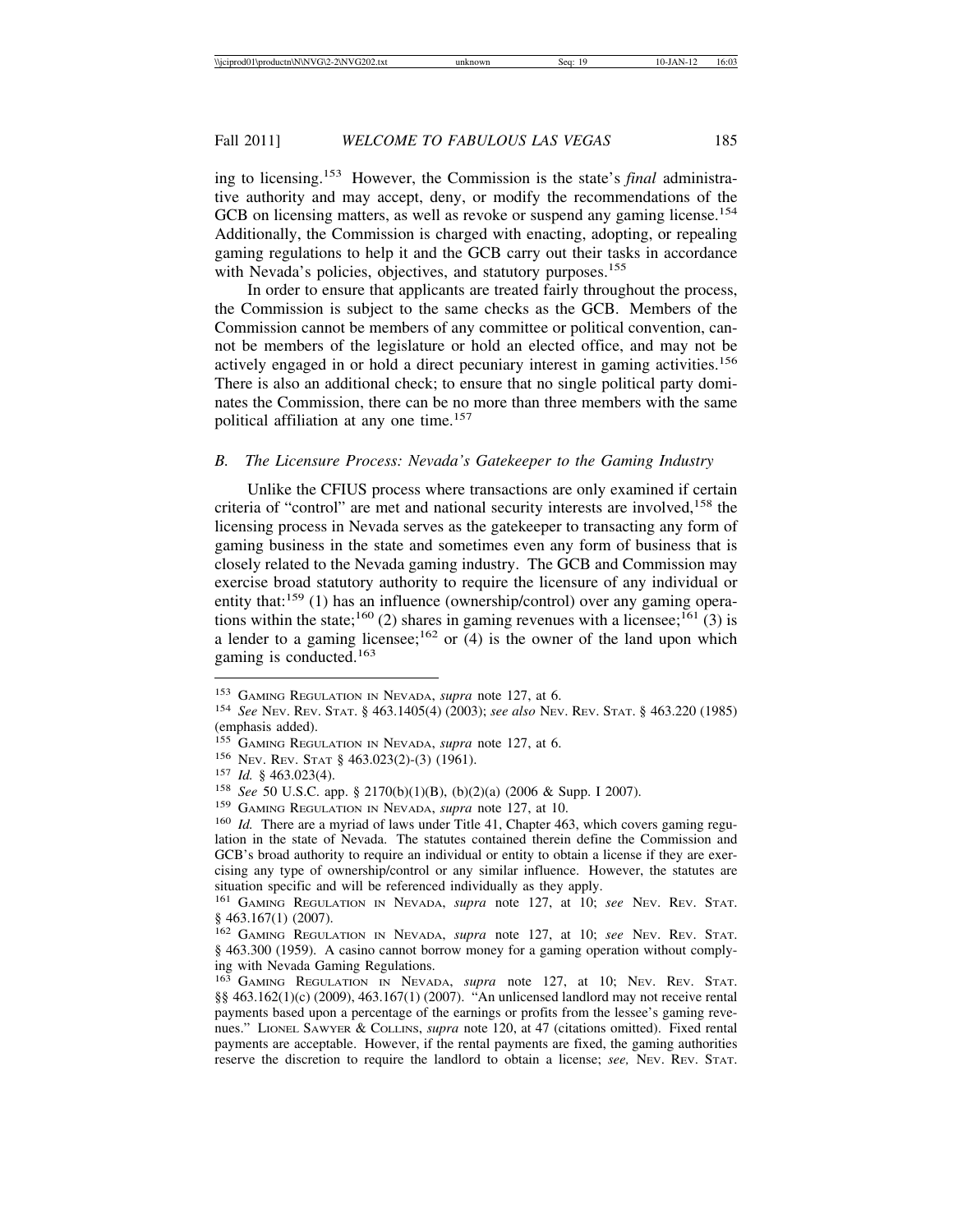## *1. The Standard that Must be Met*

The standard for attaining a gaming license and conducting business within the gaming industry can be boiled down to two over-arching concepts: (1) suitability of the individual or individuals in charge of the corporation; and (2) suitability of the source of funds with which the gaming establishment is going to be operated.<sup>164</sup>

Gaming license applicants bear the burden of proving their qualification to receive a license.<sup>165</sup> Therefore, "[y]ou are guilty until proven innocent."<sup>166</sup> Both regulatory bodies assess the applicants' qualifications based on the broad discretionary powers granted to them by state law, regulations, and precedent.<sup>167</sup>

The criteria that both the GCB and Commission evaluate are wide-ranging and very discretionary. Regulators will first look at the character of the individual applicant.<sup>168</sup> There are a whole host of factors that, if unsatisfied, will likely affect an applicant's suitability evaluation and may result in application denial.<sup>169</sup> The test evaluates seven criteria under which the Commission might find an applicant unsuitable:

(1) conviction of a felony or misdemeanor involving violence, gambling or moral turpitude;

(2) an unexplained pattern of arrests exists showing a lack of due regard for the law;

(3) a failure to prove he is a person with integrity and good character;

(4) association or membership in organized crime;

(5) associations with individuals who are deemed unsuitable;<sup>170</sup>

(6) prior unsuitable operation of a casino

(7) any conduct constituting a threat to the public health, safety, morals, good order and general welfare of the state of Nevada and its gaming industry, or any conduct that would reflect discredit upon the State of Nevada or its gaming industry.<sup>171</sup>

Although this is a rather extensive list of things that could potentially disqualify an applicant, there are even more factors that the GCB and Commission look at when determining an applicant's suitability. Regulators will also evaluate the applicant's financing sources and the suitability of those funds in order

<sup>167</sup> LIONEL SAWYER & COLLINS, *supra* note 120, at 56. <sup>168</sup> *Id.* at 57. 169 The character suitability standards are codified at NEV. REV. STAT. § 463.170(2) (2009) and Nev. Gaming Comm'n. Reg. 3.090(1) (1975).

<sup>170</sup> The Fifth and Sixth criteria for suitability derive from a period when Nevada gaming regulators sought to rid the industry of organized crime's influence. For an interesting article on the topic, s*ee* Leslie Ni˜no Fidance, *The Mob* Never *Ran Vegas*, 13 GAMING. L. REV. & ECON. 27 (2009). <sup>171</sup> NEV. REV. STAT. § 463.170(2) (2009); Nev. Gaming Comm'n. Reg. 3.090(1) (1975); *see*

*also* LIONEL SAWYER & COLLINS, *supra* note 120, at 57.

<sup>§ 463.162(6) (2009) (</sup>providing if the landlord is ever found unsuitable the lease must be terminated without liability to the casino).

<sup>164</sup> Interview with Gregg P. Schatzman, former Senior Investigative Agent, Nev. State Gaming Control Bd., in Las Vegas, Nev. (Apr. 16, 2009) [hereinafter Schatzman Interview] (explaining that the "standard is the same now as it was then"); *see also*, Nev. Gaming Comm'n. Reg. 3.090 (1975).

<sup>165</sup> Nev. Gaming Comm'n. Reg. 4.010(2) (1973), 5.040 (2010). The standard is embedded in both regulations.<br><sup>166</sup> Schatzman Interview, *supra* note 164.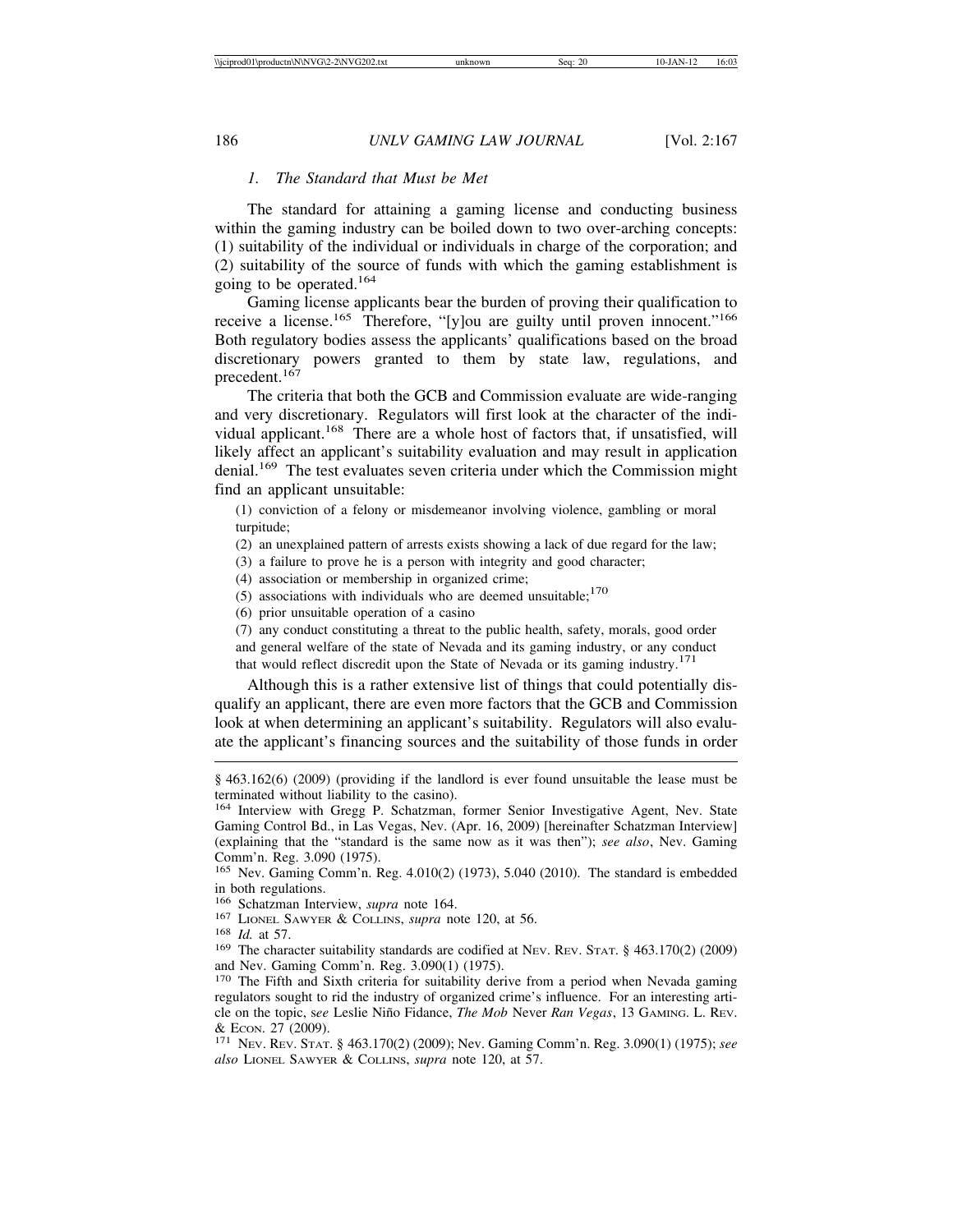to make sure that the funds are not derived from criminal or hidden sources and that the funding for the entire operation is adequate.<sup>172</sup> Moreover, an applicant's business competence will be evaluated.<sup>173</sup> Additional evaluation factors include: the suitability of the location; the ownership of the location; multiple licensing criteria, if applicable; and lastly, the applicant's conduct during the investigatory process.<sup>174</sup> It is important to note that the applicant's conduct during the investigation weighs very heavily in the regulatory bodies' evaluation of the applicant because the Nevada gaming industry mandates 100% transparency during the investigatory process. $175$ 

## *2. The Investigatory Process*

The investigatory process is where the bulk of the initial work is done to determine an applicant's suitability based on the factors listed above. Background investigators have very broad powers and can inspect premises, as well as demand access to personal and business records for the purposes of auditing or examination.176 For businesses,

the [GCB] will look at patterns of litigation to see if the applicant company uses litigation to get out of paying vendors and things of that nature. Furthermore, the [GCB] will examine all of the company's business records, its sources of capital, and whether or not it has operated in a regulatory environment before. If so, how did they perform in that environment? $177$ 

There are no limits on how far back investigators may search, and investigators will likely uncover any discrepancies in the information the applicant provides.178 One gaming expert—having experienced what a top-level federal governmental security clearance process was like while working as a White House presidential assistant—remarked that a typical gaming license investiga-

<sup>172</sup> *See* NEV. REV. STAT. § 463.170(3)(b) (2009); Nev. Gaming Comm'n. Reg. 3.090(2) (1975).

<sup>173</sup> *See* NEV. REV. STAT. § 463.170(3)(a) (2009); Nev. Gaming Comm'n. Reg. 3.090(1)(c) (1975).

<sup>174</sup> NEV. REV. STAT. § 463.339 (2003) (mandating full and true disclosure of all information requested from the applicant by gaming regulatory authorities consistent with the state's public policy and the duties of the regulatory system).

<sup>&</sup>lt;sup>175</sup> Wynn Interview, *supra* note 124 ("our system operates in the sunlight, whatever we ask for, we want it provided because we have certain disclosure standards that need to be met before an evaluation of suitability can occur.").

<sup>176</sup> *See* NEV. REV. STAT. §§ 463.140(2)-(4) (1995), 463.1405(2) (2003); *see also* Nev. Gaming Comm'n Reg. 4.010 (1973)*.* The statutes and regulations grant investigators very broad authority to look into almost any aspect of a person's life or business no matter how intrusive it may seem.

<sup>177</sup> Interview with Mark A. Clayton, Esq., former member, Nev. Gaming Control Bd., in Las Vegas, Nev. (Apr. 20, 2009) [hereinafter Clayton Interview] (discussing the types of factors that the regulators will look at when investigating businesses for suitability). Mark Clayton served on the GCB when it approved the Dubai World SWF's stock purchase of MGM Mirage.

<sup>178</sup> LIONEL SAWYER & COLLINS, *supra* note 120, at 76. The investigators are looking at what the applicant provides, but also what the applicant is trying to hide. Unlike criminal actions, license applications are not subject to the same constitutional rules of exclusion. *Id.* at 78.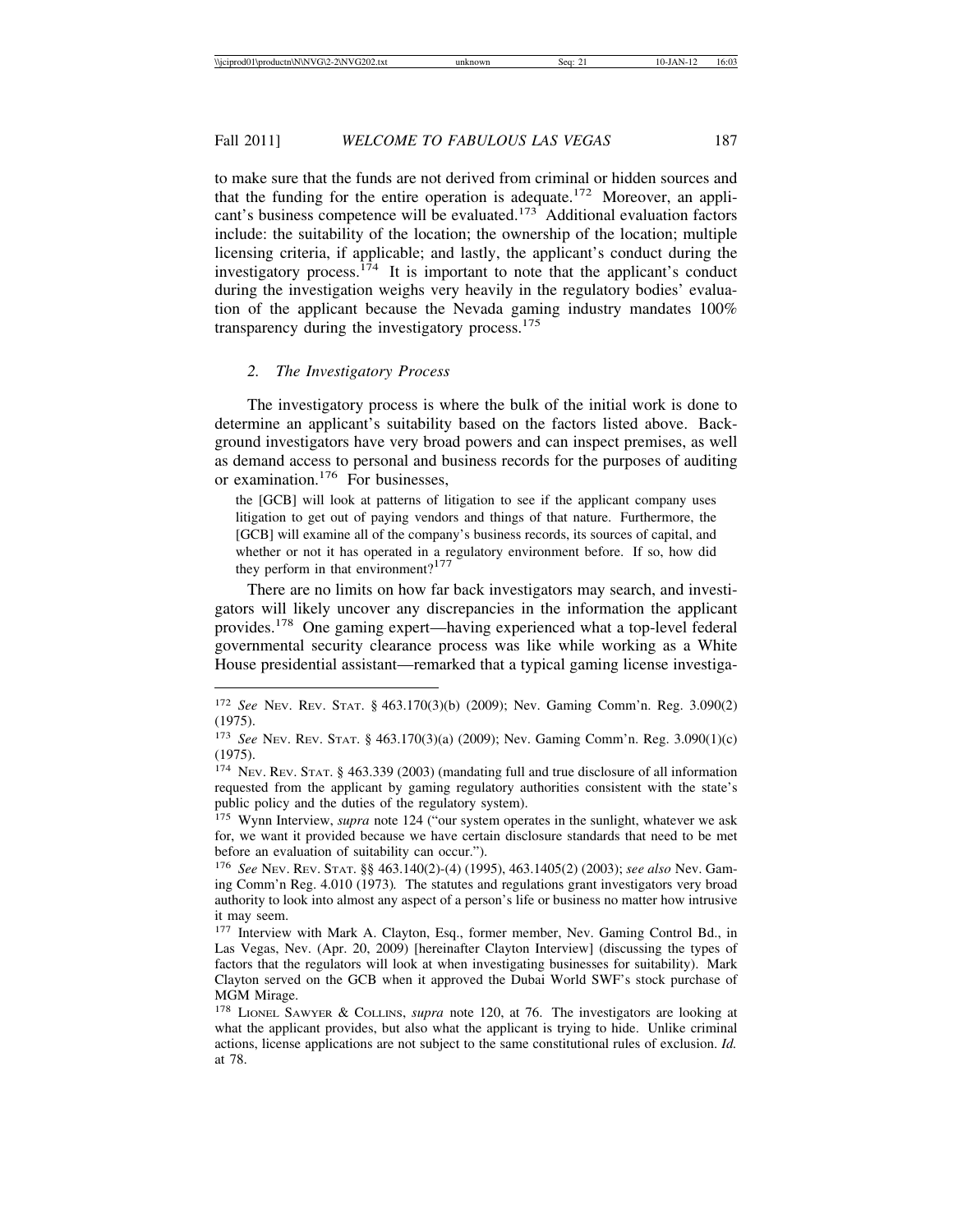tion "is far more extensive and intrusive than the highest U.S. security clearance investigation."<sup>179</sup>

Knowing all the factors Nevada gaming regulators take into account when determining whether an applicant is suitable to conduct business within the industry, it is now time to analyze how the system actually responded to SWF investment.

## V. NEVADA'S ABILITY TO NAVIGATE THE UNIQUE REGULATORY PROBLEMS PRESENTED BY SOVEREIGN WEALTH FUND INVESTMENT -AN EXAMINATION OF DUBAI WORLD'S PURCHASE OF MGM MIRAGE STOCK

On November 20, 2008, the Commission, acting on the recommendation of the GCB, found Dubai World suitable to purchase up to 20% of MGM Mirage's ("MGM") stock.<sup>180</sup> By examining this transaction, it will be seen that the Nevada gaming industry's comprehensive and time-tested regulatory system has allowed Nevada to receive the benefits of SWF investment, while effectively mitigating the accompanying risks. Additionally, Nevada's example may also be a useful guide for other state industries across the U.S. looking to open their economies to SWFs.

#### *A. Welcoming the Knight in Shining Armor*

As previously mentioned, the gaming regulatory system has the duty to control the gaming industry while simultaneously ensuring the industry is allowed the freedom to become an openly competitive market that welcomes both domestic and foreign investment.<sup>181</sup> Its job is just as important to Nevada's economy as CFIUS' job is to national security because gaming is the state's primary industry.<sup>182</sup> Should the regulatory system fail to block unsuitable investors from the Nevada economy, the consequences could be dire to the 300,000 people who are directly employed by the industry and the thousands more whose jobs depend on supplying the industry.<sup>183</sup>

The Dubai World SWF ("DW") has the potential to provide many benefits that both the Nevada economy and MGM are in need of at this unprecedented time of economic stress. One of the extolled benefits of SWF investment is that they are long-term stable investors that have the potential to promote financial stability.<sup>184</sup> The GCB specifically looked into this factor.<sup>185</sup> After con-

<sup>&</sup>lt;sup>179</sup> *Id.* at 75 (quoting Robert D. Faiss, one of the world's foremost authorities on gaming law).

<sup>180</sup> *See NGC Dubai World Suitability Hearing*, *supra* note 3*; see also Hearing on the Application of Dubai World for a Finding of Suitability as Beneficial Owners or Shareholders of the Voting Securities of MGM Mirage*, *Before the State Gaming Control Bd.* (Nov. 5, 2008)

<sup>[</sup>hereinafter *GCB Dubai World Suitability Hearing*].<br><sup>181</sup> LIONEL SAWYER & COLLINS, *supra* note 120, at 3.<br><sup>182</sup> See GAMING REGULATION IN NEVADA, *supra* note 127, at 10.<br><sup>183</sup> See Nev. RESORT ASS'N, THE FACTS ABOUT GAMIN

<sup>&</sup>lt;sup>184</sup> McCormick, *supra* note 25. <sup>185</sup> Clayton Interview, *supra* note 177. Because Dubai World's SWF investment was the first foreign SWF to ever go through the licensure process, Clayton personally participated in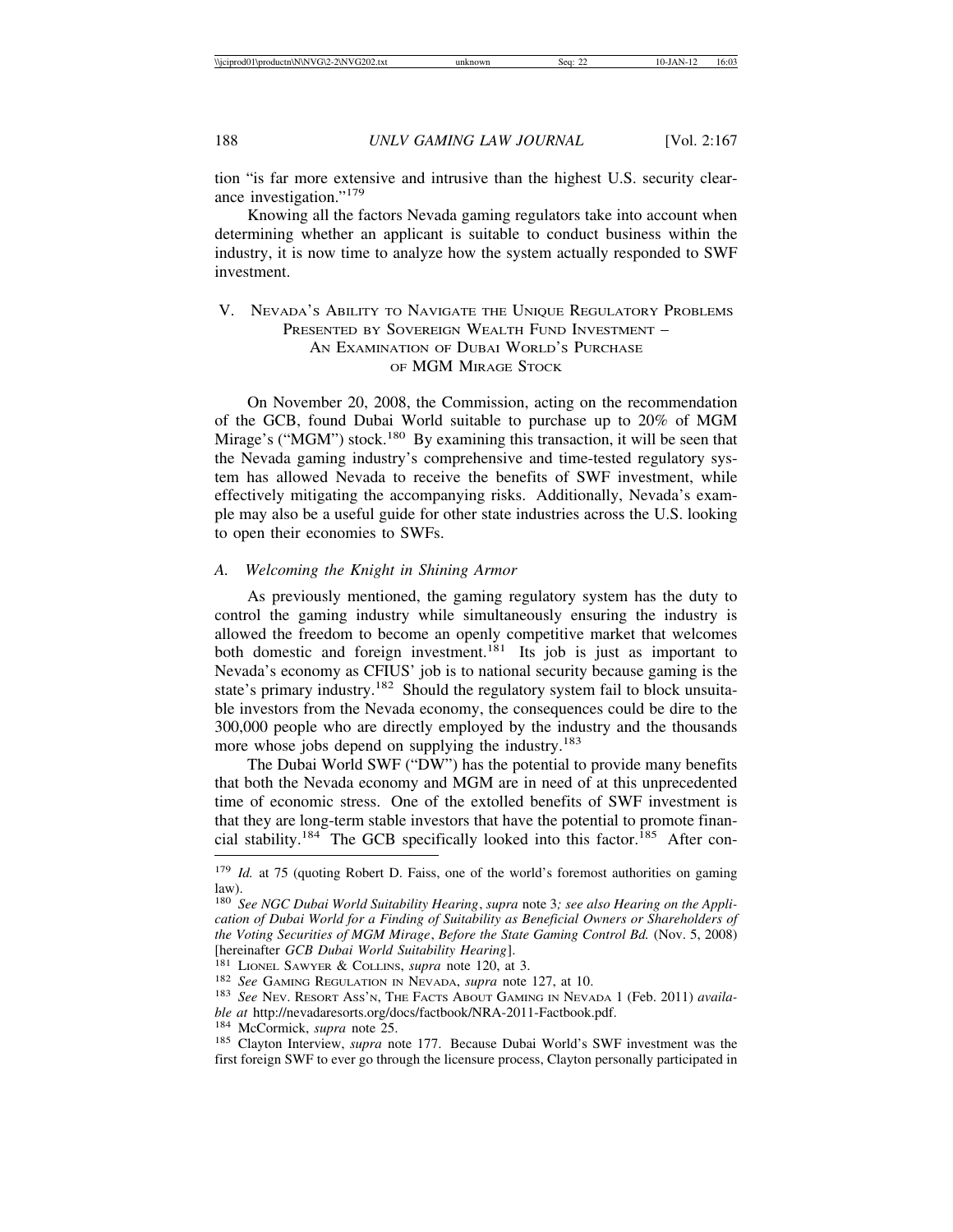ducting thorough investigations of DW's business records and other investment holdings around the world, the GCB found "[DW] to be a long-term stable investor investing in a long-time player within the gaming industry."186 As of November 2008, DW had purchased 9.4% of MGM's stock and became a 50% partner in MGM's City Center project, which was the largest private investment in U.S. history.<sup>187</sup> DW's contributions totaled in excess of six billion dollars.188 This amount of capital investment is indicative of DW's long-term investment interest in MGM.189 Furthermore, DW's investment is also a much-needed lifeline for the local economy; City Center created 12,000 gaming and hospitality jobs $190$ —not to mention the thousands of construction jobs it fueled.<sup>191</sup>

Another possible benefit of SWF investment is the concept of reciprocity, i.e., an opportunity for U.S. firms to generate new businesses in the investor country.192 This benefit does not occur with all SWF investment, nor does U.S. policy mandate reciprocity.<sup>193</sup> However, the investment relationship between DW and MGM does include reciprocal investment.<sup>194</sup> Plans were announced at the November 2008 GCB hearing for MGM to develop and manage two nongaming, destination resorts in Abu Dhabi and Dubai that will carry the MGM Grand and Bellagio brands respectively.<sup>195</sup>

Lastly, SWF investment brings along with it the opportunity to introduce new business methods into economies, promote healthy business competition, create innovation, lower prices, and enhance customer variety.<sup>196</sup> The partnership between DW and MGM seeks to do just this. Both companies want to leverage each other's knowledge of the hospitality industry because both entities are well-recognized in the international economy for hospitality.

Did this investment have a strategic backdrop? Yes, but not the kind you would think. Dubai World wasn't seeking to gain control of MGM or sabotage the gaming industry; it is a mutually beneficial strategy. MGM wants to diver-

<sup>192</sup> Rose, *supra* note 39, at 92-93 (citation omitted).

<sup>193</sup> Kimmitt, *supra* note 6, at 128.

<sup>195</sup> *Id.* at 8.

the front-end of the investigation. *Id.* GCB members do not normally participate in the investigative process and his participation in the early stages of the investigation is indicative of the emphasis the GCB placed in making sure the process was thorough and complete. *Id.* <sup>186</sup> *Id.*

<sup>187</sup> *GCB Dubai World Suitability Hearing*, *supra* note 180, at 7 (statement to the GCB from former MGM Mirage CEO, J. Terrance Lanni).

<sup>188</sup> *Id.* In late 2009, the Commission found DW suitable for licensure as a 50-50 partner in City Center thereby ratifying the parties' agreement and solidifying DW's stake in the Nevada gaming industry. *See Special Hearing on City Center Holdings, supra* note 117. <sup>189</sup> *Id.* at 26-27.

<sup>190</sup> Amanda Finnegan, *City Center Employees Receive Uniforms, Gear up for Opening*, LAS VEGAS SUN (Oct. 29, 2009 2:05 AM), http://www.lasvegassun.com/news/2009/oct/29/ citycenter-employees-receive-uniforms-gear-opening.

<sup>191</sup> Arnold M. Knightly, *Safety Issues Raised*, LAS VEGAS REV. J. (Sept. 26, 2008 5:22 PM), http://www.lvrj.com/news/26371359.html (stating that the City Center project employed over 7,700 construction workers).

<sup>194</sup> *GCB Dubai World Suitability Hearing*, *supra* note 180, at 7-9 (statement to the GCB from former MGM Mirage CEO, J. Terrance Lanni).

<sup>196</sup> McCormick, *supra* note 25.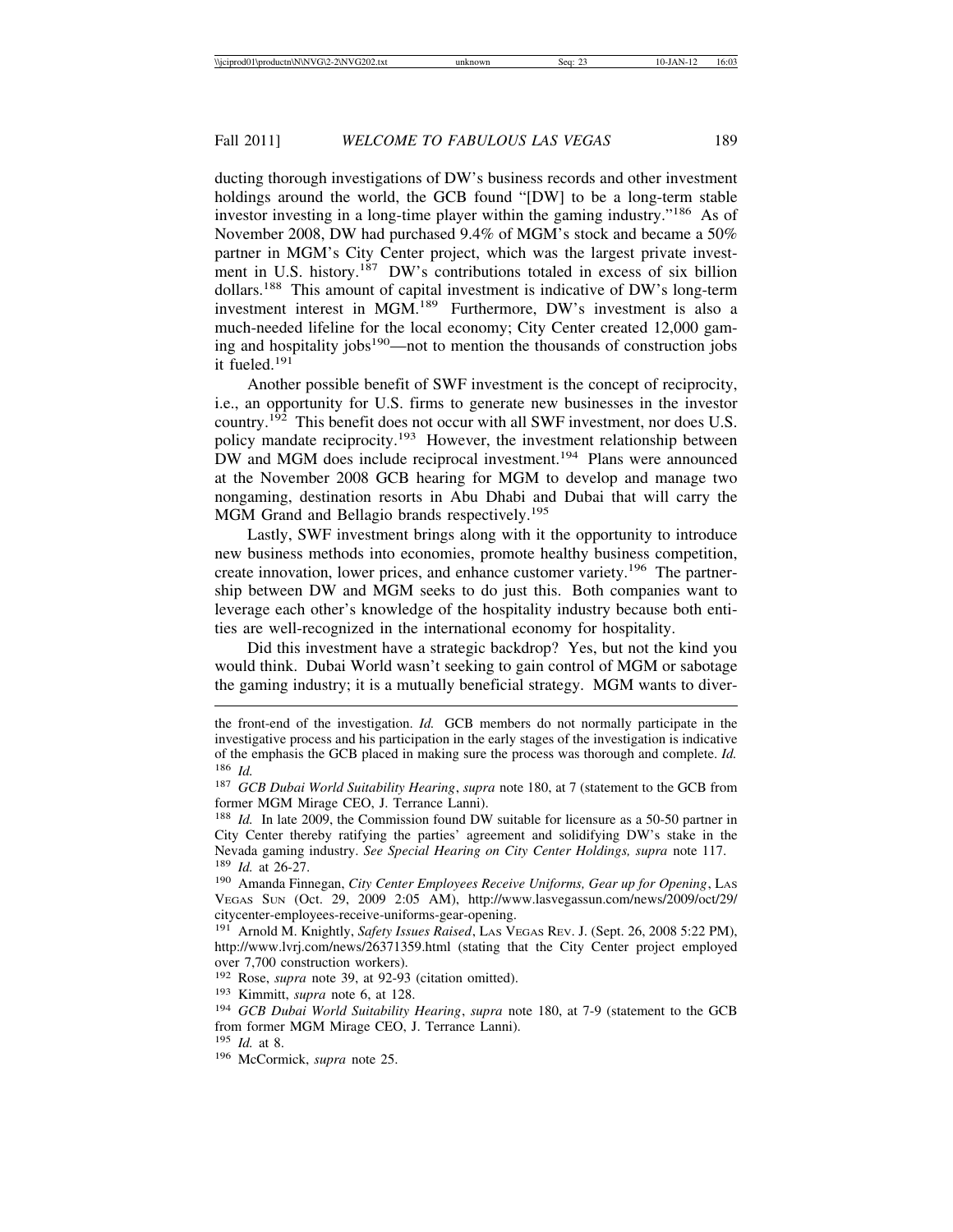sify itself by creating resorts all around the world and Dubai World wanted to invest in the gaming industry.<sup>197</sup>

Thus, DW's investment into the Nevada gaming industry has the potential to introduce new hospitality standards and business methods into both Nevada and the United Arab Emirates. Furthermore, now that City Center is open for business, it has created jobs, added variety for the consumer, and contributes to healthy business competition in Nevada's gaming industry.

## *B. Fending Off Mr. Hyde*

Nevada gaming regulators were well apprised of the current issues surrounding SWF investment before DW sought entrance into the gaming industry.<sup>198</sup> In order to harness the benefits that accompany SWF investment and to mitigate the perceived risks of SWF investment, DW would have to pass Nevada's stringent standards of suitability.<sup>199</sup> However, some aspects of the investigation into DW were different because the GCB had to add a third tier to the investigation.200 Not only did the character of the individuals that control the SWF and the suitability of their funds have to be investigated, but the Dubai government also needed to be investigated because of its potential to control the investment.201 It is important to note that DW was not discriminated against because it was a SWF; they were put through the exact same investigation and asked to meet the exact same standards of suitability that all potential investors, whether foreign or domestic, are asked to meet.<sup>202</sup> Nevada's actions of non-discrimination, progressive liberalization, and unilateral liberalization are similar to OECD's general investment policy principles regarding the treatment of foreign investors, which include SWFs.<sup>203</sup>

## *1. The Risk of Government Control*

In order to mitigate the state capitalism that accompanies SWF investment, the GCB investigated all of the individuals with decision-making power in Infinity World, DW's SWF investment arm. The GCB needed to be sure there was separation of direct government control from the fund and that it would be able to acquire jurisdiction over any individuals with the ability to control the fund.<sup>204</sup> Additionally, the GCB made sure to address an added wrinkle of government control. DW is a decreed company, which means it was created by Sheikh Mohammed, the ruler of Dubai, who retains authority to

<sup>197</sup> Neilander Interview, *supra* note 132. Neilander recommended approval for DW's suitability as an investor in the Nevada gaming industry. *Id.* <sup>198</sup> Clayton Interview, *supra* note 177 ("[T]here are the common perceptions about SWFs

and then there are the realities. The realities are what need to be investigated.").

<sup>199</sup> *See* GAMING REGULATION IN NEVADA, *supra* note 127, at 10 ("Nevada requires approvals and licenses for transactions which affect ownership and/or control of any gaming operation in the State and for any individual who could exert any similar influence.").  $200$  Neilander Interview, *supra* note 132.

<sup>&</sup>lt;sup>201</sup> Id. In SWF investigations, one must add the third tier and investigate the government and the corporate entity that the government has formed to hold the investment, as well as

the individuals that will control the entity. *Id.* <sup>202</sup> Wynn Interview, *supra* note 124. <sup>204</sup> Wynn Interview, *supra* note 124.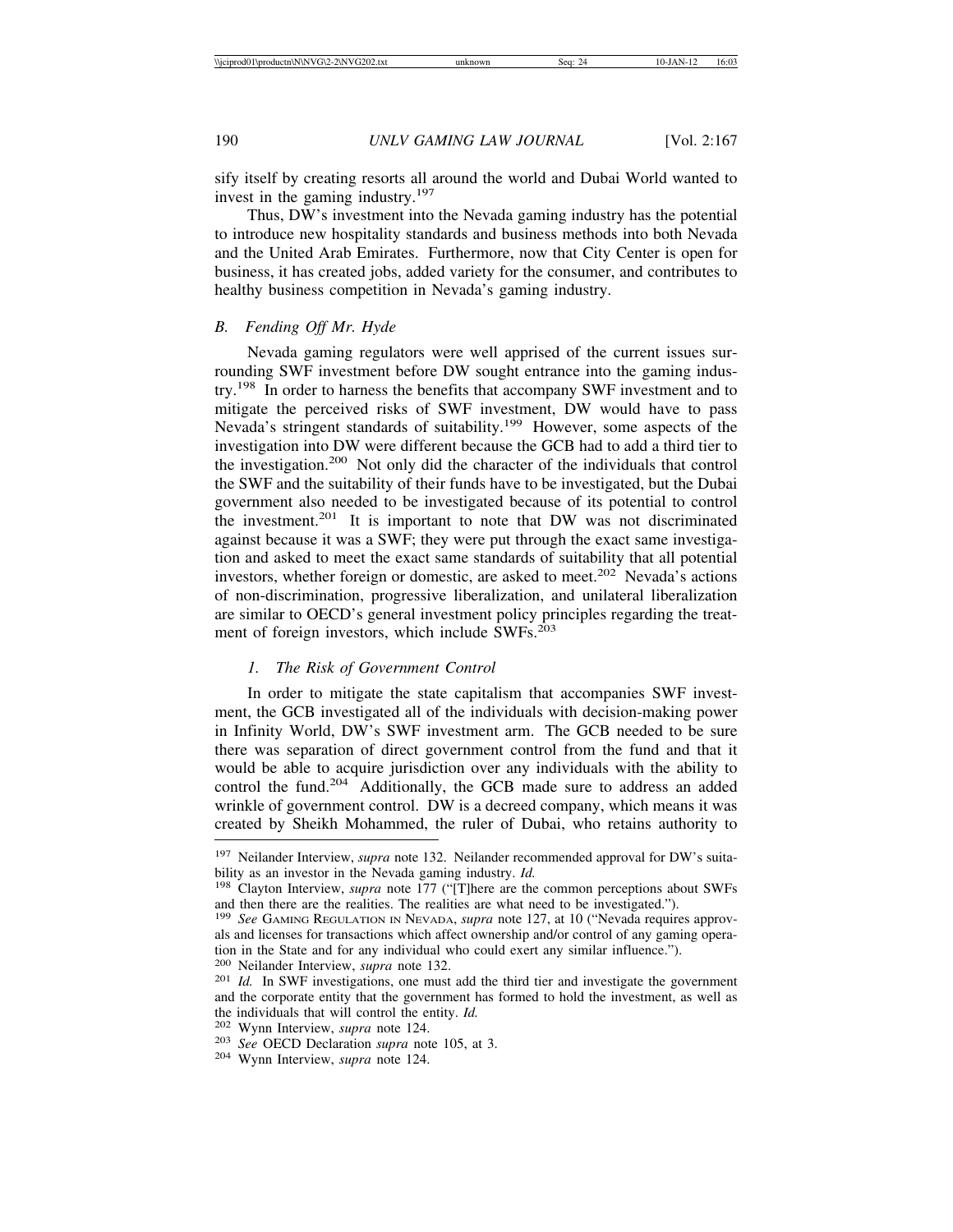change the individuals in power and control over DW at any time.<sup>205</sup> Because of a decreed company's nature and its potential to be amended by Sheikh Mohammed, the GCB exercised its broad discretion and requested that DW's Chairman and Chief Financial Officer file suitability applications in order to retain jurisdiction over any possible decision-makers in the company.206 Jurisdiction over a SWF's decision-making body is key because it ensures that the Commission has the power to regulate the SWF as necessary to protect the best interests of the state.<sup>207</sup>

Furthermore, DW submitted itself to the jurisdiction of the Gaming Control Act and Commission regulations and waived any claims to sovereign immunity in the event that a regulatory inquiry or disciplinary action should occur. This ensures that the Commission will be able to carry out its regulatory duty upon the SWF without having to fight the issue of sovereign immunity first.208

An additional check against governments pursuing geo-political goals via SWF investment is one that all applicants must face: the GCB's intrusive<sup>209</sup> and costly suitability investigation.<sup>210</sup> The costs of suitability investigation are particularly high for foreign applicants, not because of discriminatory reasons but because the logistics of a foreign investigation increase the costs.<sup>211</sup> Therefore, it is unlikely that a SWF will undergo this cumbersome procedure for reasons besides seeking return on its investment.<sup>212</sup>

The last factor scrutinized by Nevada gaming regulators was the percentage of shares in MGM that DW was seeking. At the time the GCB found DW suitable to purchase MGM stock, Kirk Kerkorian owned about 50% of MGM's shares, which made him MGM's largest shareholder.<sup>213</sup> Therefore, any concerns about DW imposing its political or strategic will through shareholder influence could be effectively mitigated by Kerkorian's large amount of shares.214 As long as DW's total share of MGM stock remains considerably below other large investors, concerns about the SWF's potential strategic control will likely remain mitigated in the future.

By taking all these steps to ensure the separation of government-meddling in the fund, the Nevada gaming control system may have potentially wrought a way to stave off any political or strategic goals that SWFs may seek when investing in U.S. companies. However, there are still other risks that come

<sup>205</sup> *GCB Dubai World Suitability Hearing*, *supra* note 180, at 41-43 (Dubai World was created by Decree No. 3 in 2006 and is not subject to Dubai's commercial federal laws). <sup>206</sup> *Id*.

<sup>207</sup> Neilander Interview, *supra* note 132.

<sup>208</sup> *Id.*

<sup>209</sup> LIONEL SAWYER & COLLINS, *supra* note 120, at 75.

<sup>210</sup> *See id.* at 225.

<sup>211</sup> *Id.* at 74.

<sup>212</sup> Clayton Interview, *supra* note 177.

<sup>213</sup> Howard Stutz, *Kerkorian to Step Down From MGM Resorts Board*, LAS VEGAS REV. J., Apr. 15, 2011, at 1D. Kerkorian "controlled more than 50 percent of MGM Resorts in 2009, until a stock offering reduced his stake." *Id.* at 2D. As of April 2011, Kerkorian still holds a 27% share of MGM stock. *Id.* at 1D.

<sup>214</sup> Clayton Interview, *supra* note 177.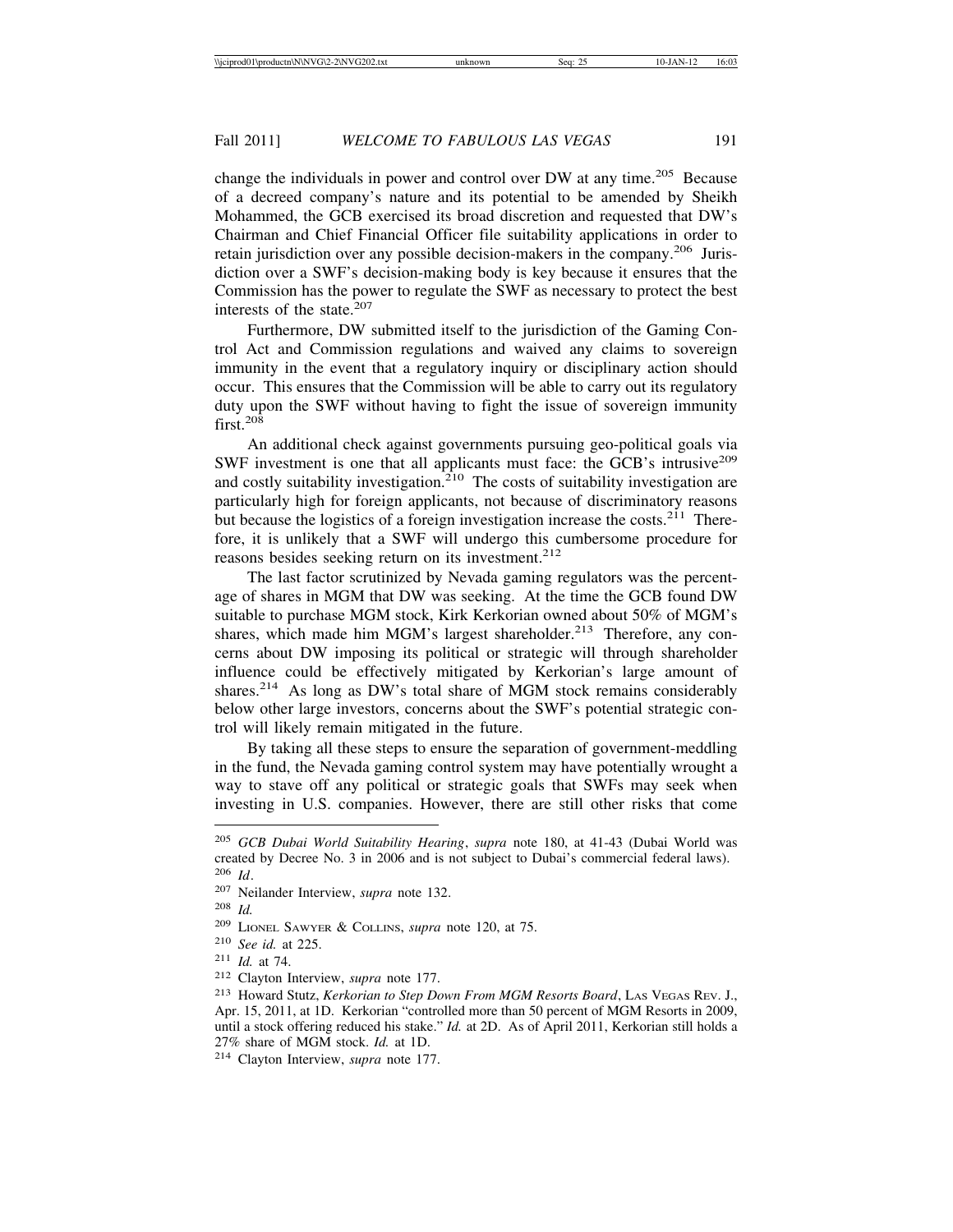along with SWF investment, and the gaming regulatory system had to deal with those as well.

## *2. Lack of Transparency*

One of the major problems with SWF investment is the lack of transparency and uniform rules of disclosure.<sup>215</sup> In Nevada, participation in the gaming industry is a privilege and not a right.<sup>216</sup> Therefore, if applicants—not just SWFs—do not comply with Nevada gaming regulators' requests during the investigation and throughout the tenure of the investment, then it is likely that they will not receive a license to conduct gaming business in the state or that the Commission will revoke their license.<sup>217</sup> Nevada's gaming industry requires total transparency so that an evaluation of the applicant's suitability can be determined.<sup>218</sup> Some commentators have postulated that more regulation on top of the already onerous CFIUS federal regulation will push SWFs away.219 Nevertheless, Nevada gaming regulators remain true to their policy of protecting the industry and the inhabitants of the state.<sup>220</sup> So, even if this regulatory stance pushes other SWF investors away "then that is just the way it is. We are not going to lessen our standards."<sup>221</sup> This stringent policy has served the state well in ensuring that gaming is conducted in an open and honest environment and has even helped rid Nevada of corruptive elements that had seeped their way into the gaming industry in the past. $222$ 

A good mitigating factor to the regulatory bodies' tough stance on transparency is their commitment to conduct business in an apolitical<sup>223</sup> and nondiscriminatory fashion.<sup>224</sup> Thus, SWFs seeking to conduct business in the gaming industry can be assured that they will only be held to the same stringent standards to which everyone else is held.<sup>225</sup>

#### *C. Other Concerns About Sovereign Wealth Fund Investment*

Lack of transparency and fear of government investment motives that are not economically based are some of the major concerns that SWF investment presents. Nevada's gaming control system has acted cogently to contain those risks. However, there are also some other risks that SWFs present, and the regulatory response to those bears mentioning as well.

The Nevada gaming control system has broad power to investigate *any* investor at *any* time if there is even the slightest hint of impropriety.<sup>226</sup> Fur-

<sup>&</sup>lt;sup>215</sup> *Id.*<br>
<sup>216</sup> State v. Rosenthal, 559 P.2d 830, 833 (Nev. 1977).<br>
<sup>217</sup> Wynn Interview, *supra* note 124.<br>
<sup>219</sup> *See, e.g.*, Epstein & Rose, *supra* note 92, at 118, 134.<br>
<sup>219</sup> *See, e.g.*, Epstein & Rose, *supra* [of Nevada's gaming industry] is dependent on the effective and thorough licensing of individuals and entities involved in gaming in the State.").<br><sup>221</sup> Neilander Interview, *supra* note 132.

<sup>&</sup>lt;sup>222</sup> See generally Niño Fidance, *supra* note 170.<br><sup>223</sup> LIONEL SAWYER & COLLINS, *supra* note 120, at 31 (citations omitted).<br><sup>224</sup> Wynn Interview, *supra* note 124.<br><sup>225</sup> Id. (emphasis added).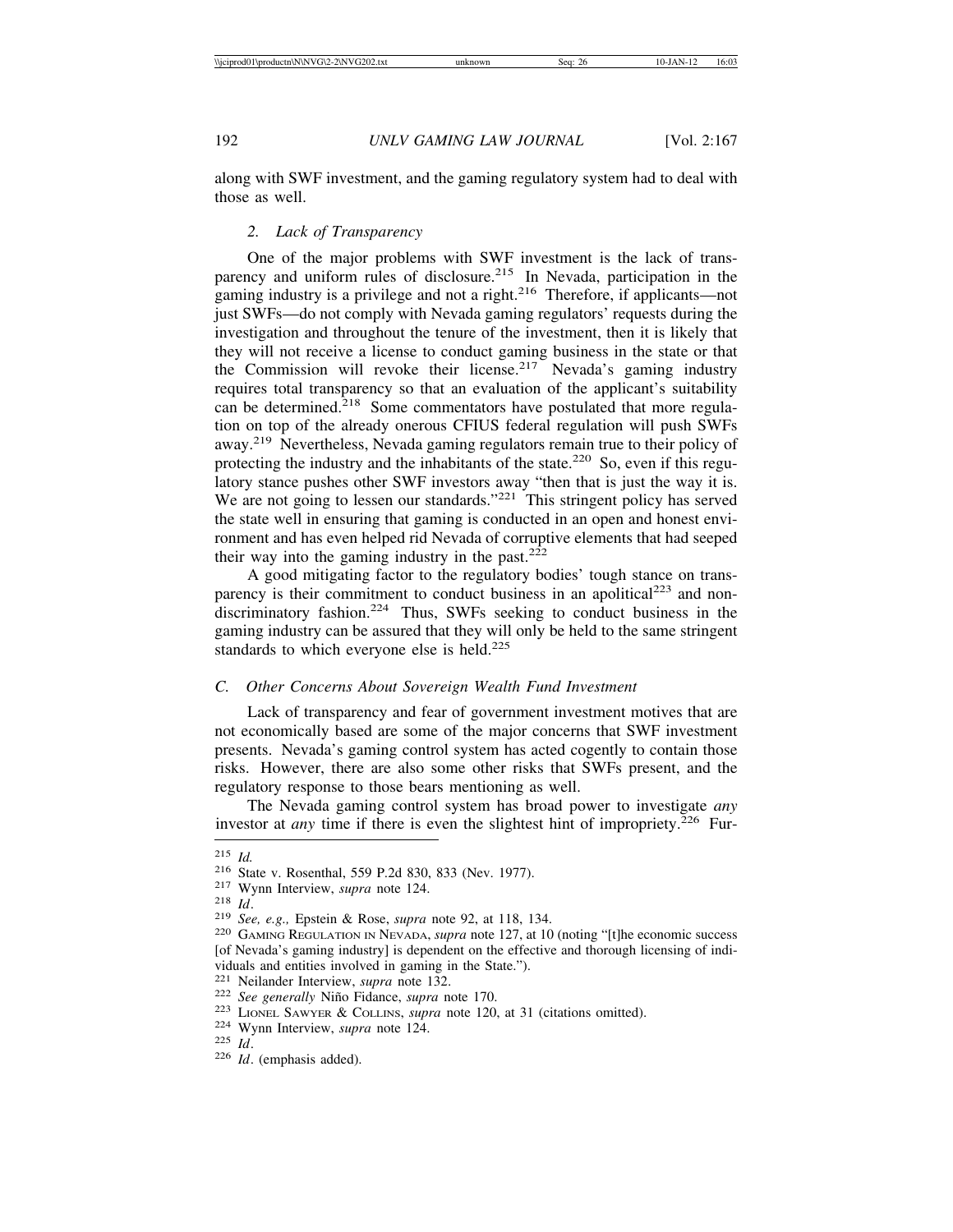thermore, investors are continuously monitored by the GCB; therefore, DW is continuously monitored.<sup>227</sup> This type of intensive monitoring allows gaming regulators to swiftly make an inquiry into any activity that would bring disrepute on the State of Nevada.<sup>228</sup> However, in order to forestall any problems of this nature, the Commission ordered DW to create an internal compliance committee, so that someone within Infinity World could ensure that DW maintains compliance with Nevada's gaming laws.<sup>229</sup> Ordering companies to create internal compliance committees is a check often used by the regulatory bodies, so DW was treated no differently in this respect either.<sup>230</sup>

In addition to the numerous checks previously discussed, Nevada gaming regulators have another powerful check on a SWF's investment, one that CFIUS may not even have. Not only are gaming authorities able to control a SWF's activity within Nevada, but they also have the ability to control a SWF even when they are operating outside Nevada's jurisdiction. This power is set forth in The Foreign Gaming Act.<sup>231</sup> The act requires licensees to operate foreign gaming operations in accordance with Nevada's standards of honesty and integrity.<sup>232</sup> Licensees are required to operate within the laws of any gaming jurisdiction in which they are located and to protect the integrity of Nevada gaming by prohibiting unscrupulous conduct outside Nevada.<sup>233</sup> Accordingly, it is not enough for licensees to follow the laws of a jurisdiction outside of Nevada; they also cannot engage in any conduct that would reflect discredit or disrepute on Nevada, or act in a fashion contrary to Nevada's public policy.<sup>234</sup>

When evaluating the many factors the GCB and Commission review during a typical investigation, and then examining their investigation of DW and the regulatory checks they placed upon the SWF, it appears as if Nevada's comprehensive and time-tested regulatory system may have wrought a rational method for vetting SWF investment. This allows the Nevada economy to receive the benefits of SWF investment while at the same time effectively mitigating the risks that accompany it.

#### VI. CONCLUSION

In these times of financial turmoil, many people are pointing at Las Vegas, gambling, and casinos as illustrations of "what is *wrong* in America right now."<sup>235</sup> However, it is time to start looking at what the Nevada gaming industry is doing right. The Nevada gaming control agencies have likely fashioned a way to harness the knight in shining armor qualities of SWFs while managing

<sup>227</sup> *Id.*

<sup>228</sup> *Id.*

<sup>229</sup> *Id*.

<sup>230</sup> *Id.*

<sup>231</sup> NEV. REV. STAT. §§ 463.680 - 463.720 (2007).

<sup>232</sup> *Id.* §463.720(2) (1997).

<sup>233</sup> LIONEL SAWYER & COLLINS, *supra* note 120, at 226-27 (citations omitted).

<sup>234</sup> NEV. REV. STAT. § 463.720(3) (1997).

<sup>235</sup> Bo J. Bernhard, Industry Comment, *The Battered Gaming Industry: A Case Study for Our Times?*, UNLV GAMING RESEARCH & REV. J. 55, 56 (2009) (Stating that perhaps the gaming industry can provide a how-to map rather than a how-not-to map).